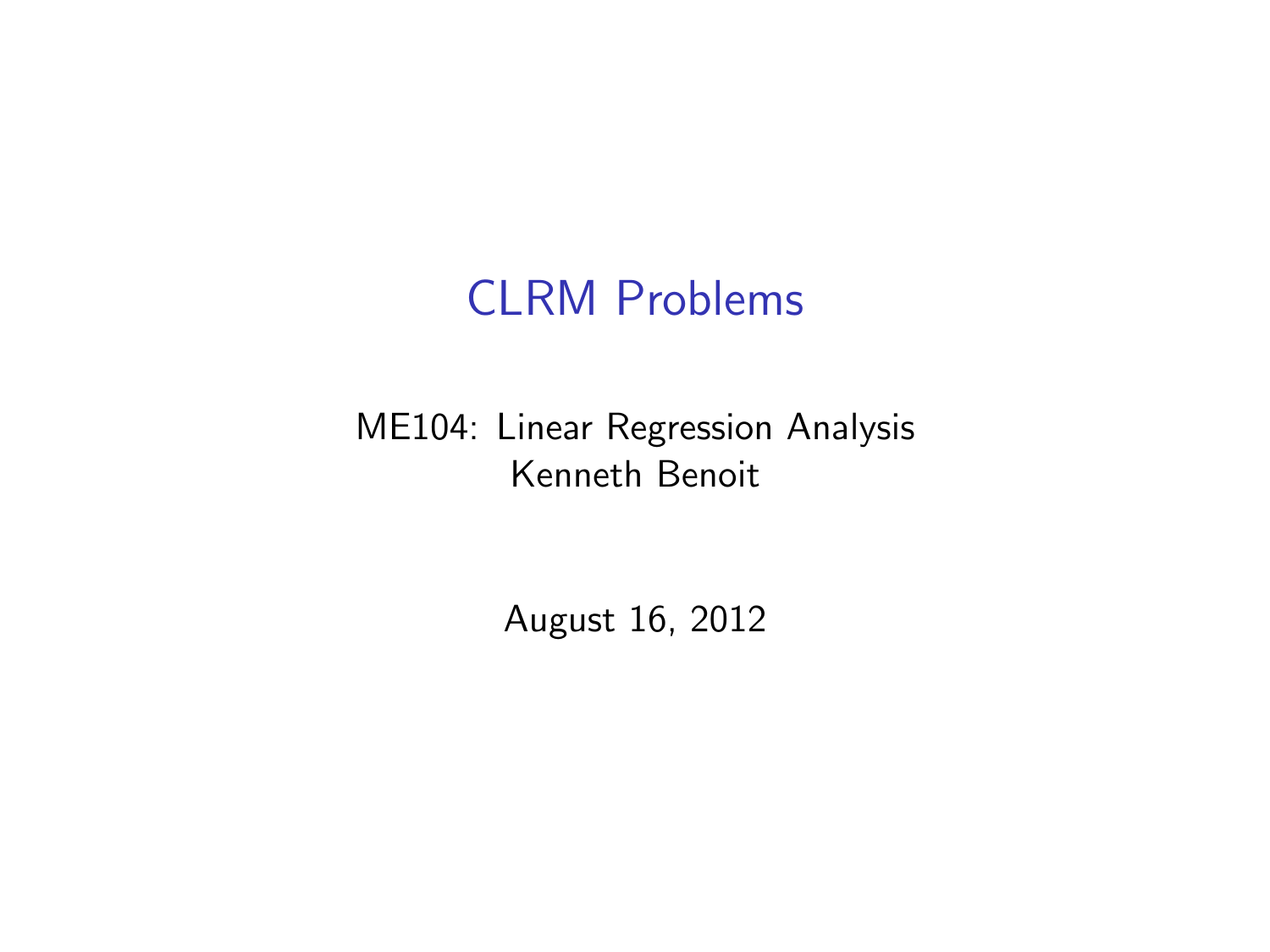. insheet using http://www.kenbenoit.net/courses/quant2/anscombe.csv (8 vars, 11 obs)

. list, clean

|     | x1                  |   |       |         | x2 x3 x4 y1 y2 y3 y4 |                         |             |                |
|-----|---------------------|---|-------|---------|----------------------|-------------------------|-------------|----------------|
| 1.  | 10                  |   |       |         | 10 10 8 8 9.1 7.5    |                         |             | 6.6            |
|     | 2. 8 8 8 8          |   |       |         |                      | $6.9$ $8.1$ $6.8$ $5.8$ |             |                |
|     | 3.13                |   |       | 13 13 8 |                      | 7.6 8.7 13              |             | 7.7            |
| 4.  | $9 \quad 9 \quad 9$ |   |       | 8       |                      | 8.8 8.8 7.1             |             | 8.8            |
|     | 5. 11               |   | 11 11 | 8       | 8.3                  |                         | $9.3$ $7.8$ | 8.5            |
|     | 6. 14 14 14 8       |   |       |         | 10                   | 8.1                     |             | 8.8 7          |
|     |                     |   |       |         | 7. 6 6 6 8 7.2 6.1   |                         |             | $6.1\quad 5.3$ |
|     | 8. 4 4 4            |   |       | 19      |                      | $4.3$ $3.1$             | 5.4 13      |                |
|     |                     |   |       |         | 9. 12 12 12 8 11     | 9.1                     | 8.1         | 5.6            |
|     | 10. 7 7 7 8         |   |       |         |                      | 4.8 7.3                 |             | 6.4 7.9        |
| 11. | 5                   | 5 | 5     | 8       | 5.7                  | 4.7                     | 5.7         | 6.9            |
|     |                     |   |       |         |                      |                         |             |                |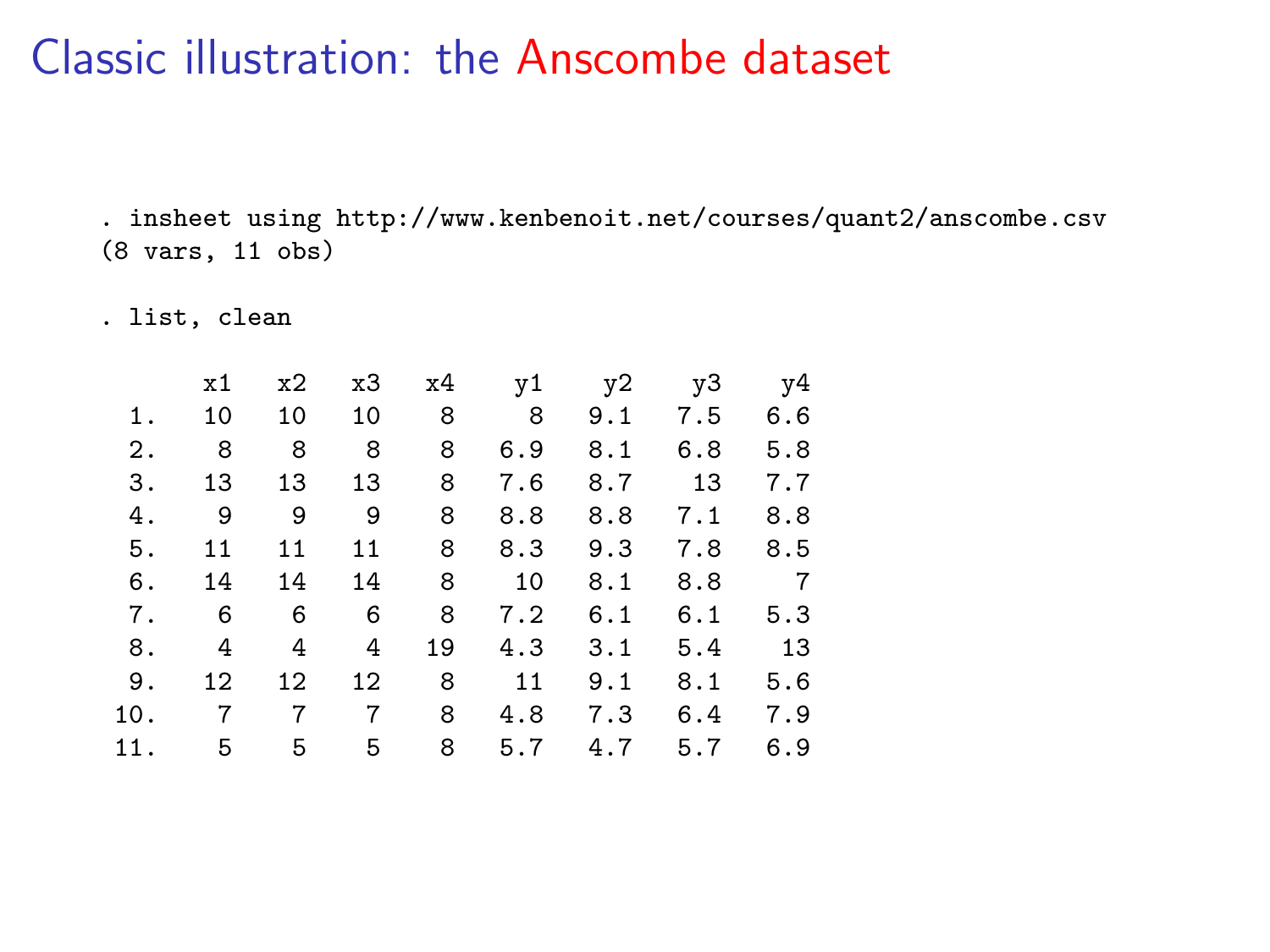. format  $x1-y4$  %4.2g

. summarize, format

| Variable | Obs | Mean | Std. Dev.      | Min | Max |
|----------|-----|------|----------------|-----|-----|
| x1       | 11  | 9    | 3.3            | 4   | 14  |
| $x2$     | 11  | 9    | 3.3            | 4   | 14  |
| $x3$     | 11  | 9    | 3.3            | 4   | 14  |
| $x4$     | 11  | 9    | 3.3            | 8   | 19  |
| ν1       | 11  | 7.5  | $\overline{2}$ | 4.3 | 11  |
| ν2       | 11  | 7.5  | 2              | 3.1 | 9.3 |
| ν3       | 11  | 7.5  | 2              | 5.4 | 13  |
| ν4       | 11  | 7.5  | $\overline{2}$ | 5.3 | 13  |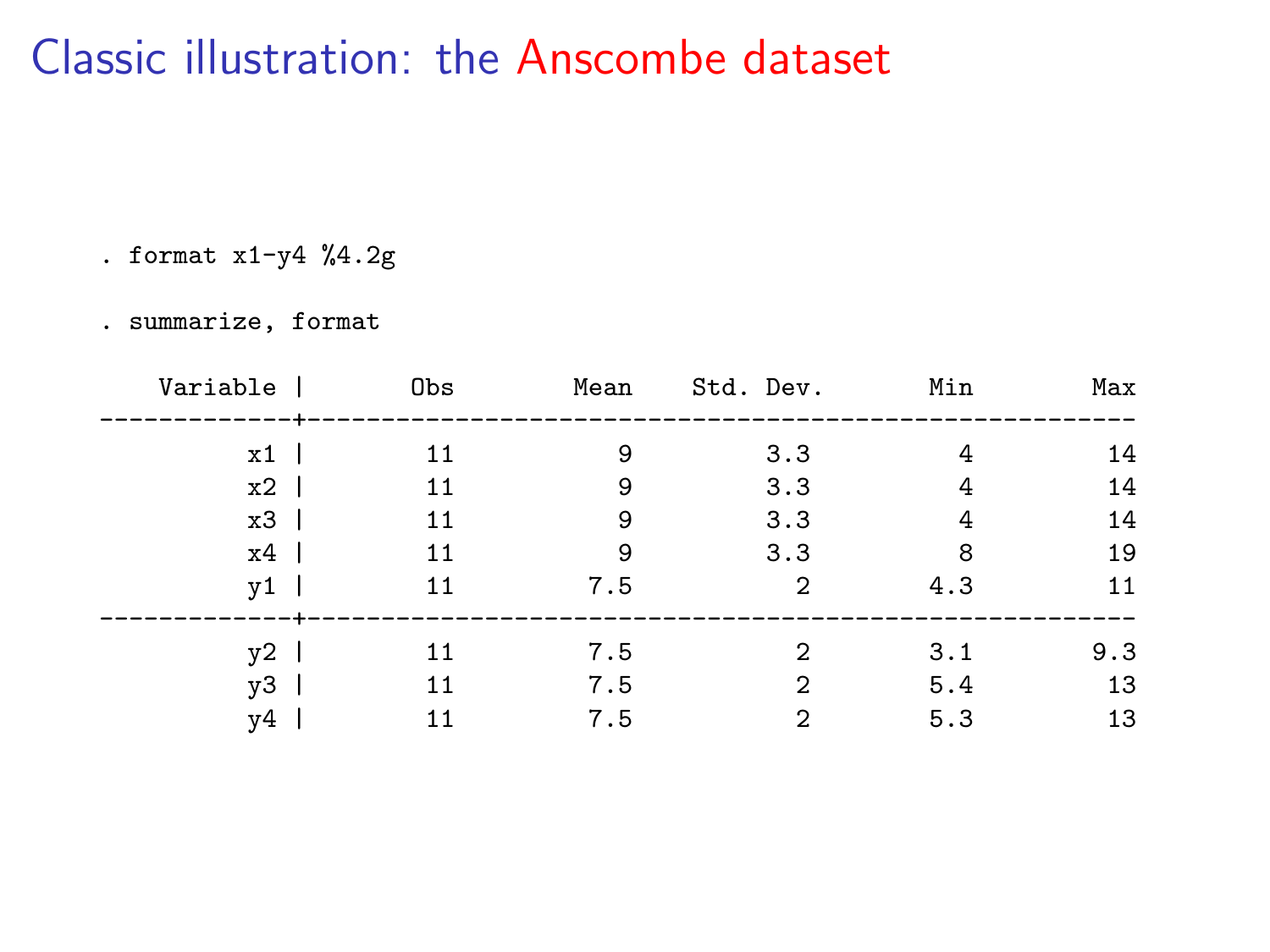. regress y1 x1, cformat(%4.2g)

| $\overline{11}$ | Number of $obs =$                            |       | ΜS   |     | df | SS <sup>3</sup>                    | Source 1     |
|-----------------|----------------------------------------------|-------|------|-----|----|------------------------------------|--------------|
| $9) = 17.99$    | F(1,                                         |       |      |     |    |                                    |              |
| $= 0.0022$      | Prob > F                                     |       |      |     |    | 27.5100011 1 27.5100011            | Model        |
|                 | $R$ -squared = $0.6665$                      |       |      |     |    | Residual   13.7626904 9 1.52918783 |              |
|                 | Adj R-squared = $0.6295$                     |       |      |     |    |                                    |              |
|                 | Root MSE = $1.2366$                          |       |      |     |    | Total   41.2726916 10 4.12726916   |              |
|                 |                                              |       |      |     |    |                                    |              |
|                 |                                              |       |      |     |    |                                    |              |
|                 | Coef. Std. Err. t P> t  [95% Conf. Interval] |       |      |     |    |                                    | $v1$ $\vert$ |
| .77             | .23                                          | 0.002 | 4.24 | .12 |    | .5                                 | x1           |
| 5.5             | .46                                          | 0.026 | 2.67 | 1.1 |    | 3                                  |              |
|                 |                                              |       |      |     |    |                                    | cons l       |
|                 |                                              |       |      |     |    |                                    |              |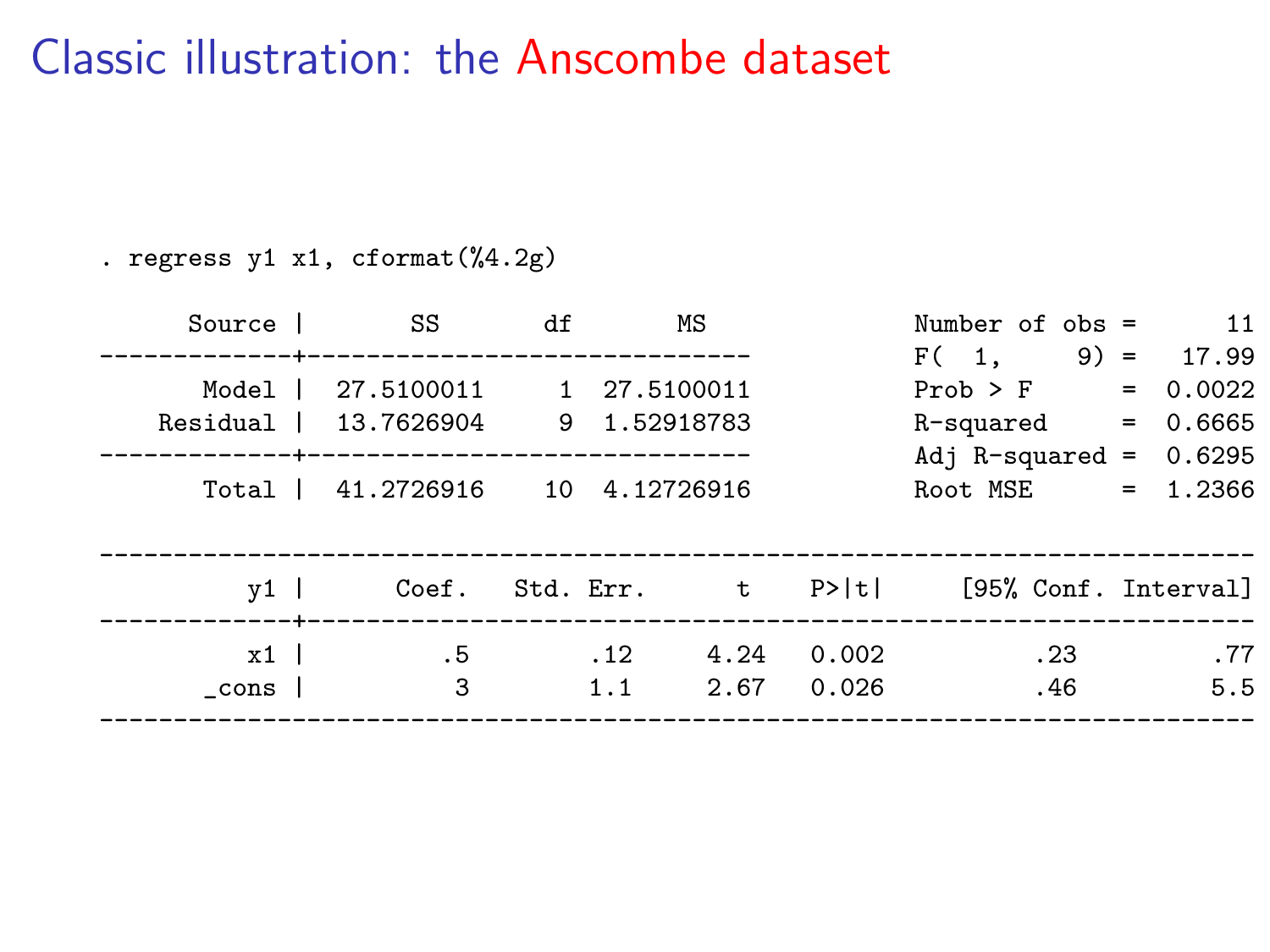. regress y2 x2, cformat(%4.2g)

| Source 1            | SS                                                                                                        | df |            | ΜS           |                | Number of $obs =$                                                     | $\overline{11}$                                        |
|---------------------|-----------------------------------------------------------------------------------------------------------|----|------------|--------------|----------------|-----------------------------------------------------------------------|--------------------------------------------------------|
| Model I<br>Residual | -----------------------------<br>27.5000024<br>13.776294 9 1.53069933<br>Total   41.2762964 10 4.12762964 |    |            | 1 27.5000024 |                | F(1,<br>Prob > F<br>R-squared<br>Adj R-squared = $0.6292$<br>Root MSE | $9) = 17.97$<br>$= 0.0022$<br>$= 0.6662$<br>$= 1.2372$ |
| $v2$ 1              |                                                                                                           |    |            |              |                | Coef. Std. Err. t P> t  [95% Conf. Interval]                          |                                                        |
| $x2$ l<br>cons l    | . 5<br>3                                                                                                  |    | .12<br>1.1 | 4.24<br>2.67 | 0.002<br>0.026 | .23<br>.46                                                            | .77<br>5.5                                             |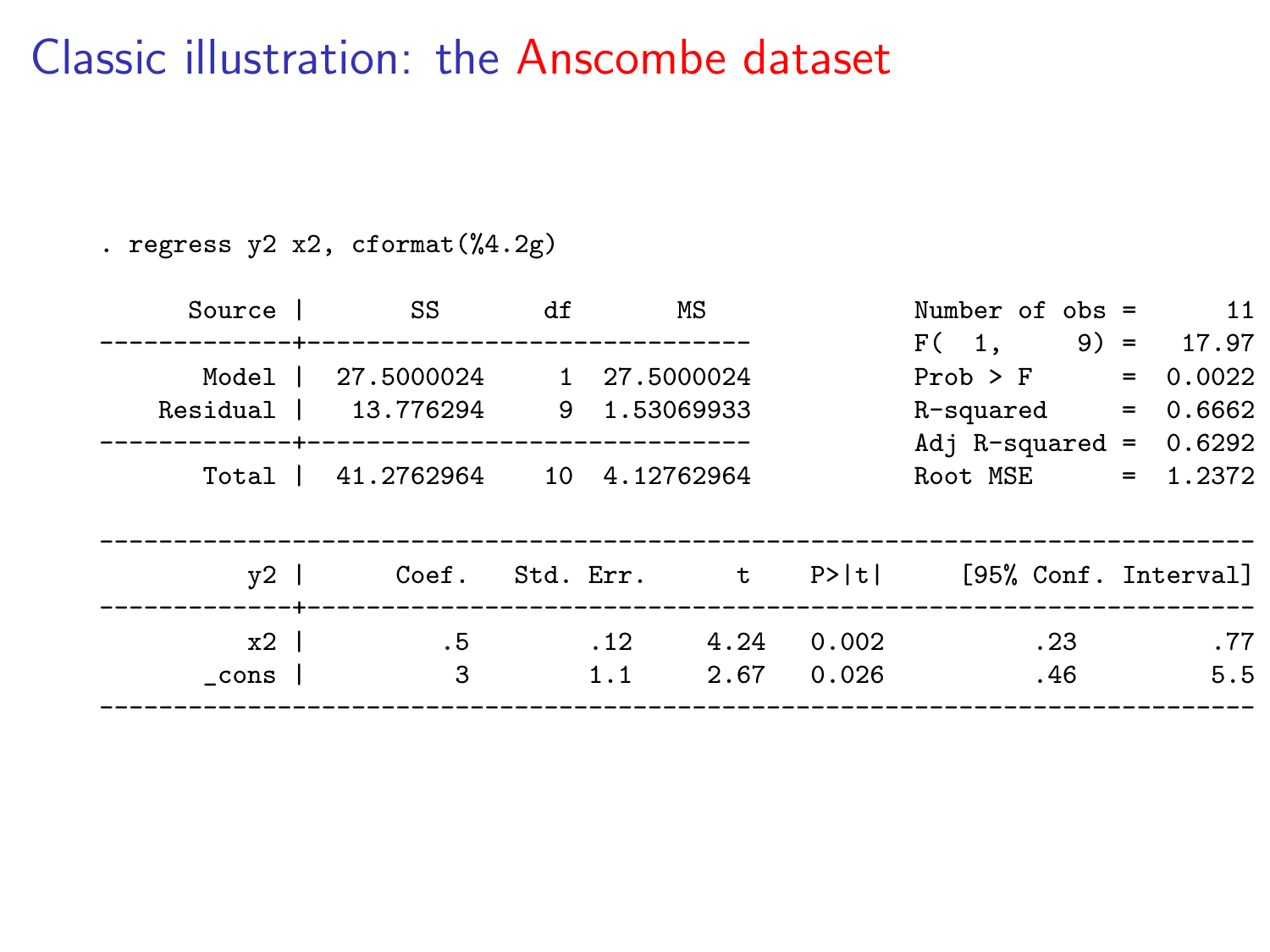. regress y3 x3, cformat(%4.2g)

| Source 1         | SS                                                                                                                     | df |            | ΜS           |                | Number of $obs =$                                                     | $\overline{11}$                                        |
|------------------|------------------------------------------------------------------------------------------------------------------------|----|------------|--------------|----------------|-----------------------------------------------------------------------|--------------------------------------------------------|
| Model I          | ------------------------------<br>27.4700075<br>Residual   13.7561905 9 1.52846561<br>Total   41.2261979 10 4.12261979 |    |            | 1 27,4700075 |                | F(1,<br>Prob > F<br>R-squared<br>Adj R-squared = $0.6292$<br>Root MSE | $9) = 17.97$<br>$= 0.0022$<br>$= 0.6663$<br>$= 1.2363$ |
| $v3$             |                                                                                                                        |    |            |              |                | Coef. Std. Err. t P> t  [95% Conf. Interval]                          |                                                        |
| $x3$ l<br>cons l | . 5<br>3                                                                                                               |    | .12<br>1.1 | 4.24<br>2.67 | 0.002<br>0.026 | .23<br>.46                                                            | .77<br>5.5                                             |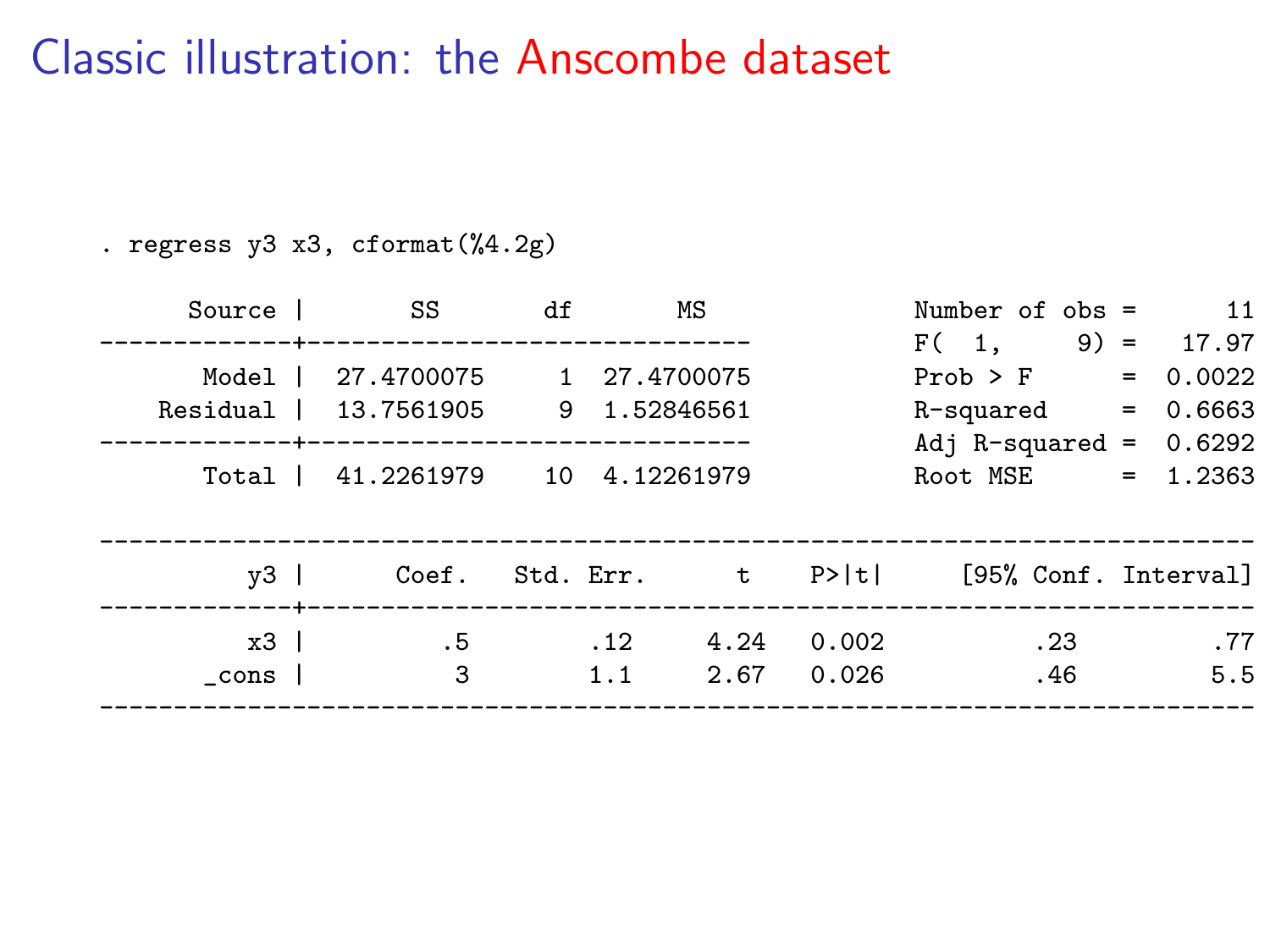. regress y4 x4, cformat(%4.2g)

| $\overline{11}$<br>Number of $obs =$                                                                                            |                | ΜS           |            | df | SS S                                                                                              | Source 1             |
|---------------------------------------------------------------------------------------------------------------------------------|----------------|--------------|------------|----|---------------------------------------------------------------------------------------------------|----------------------|
| $9) = 18.00$<br>F(1,<br>$= 0.0022$<br>Prob > F<br>$= 0.6667$<br>R-squared<br>Adj R-squared = $0.6297$<br>$= 1.2357$<br>Root MSE |                |              |            |    | 27.4900007 1 27.4900007<br>Residual   13.7424908 9 1.52694342<br>Total   41.2324915 10 4.12324915 | Model                |
| Coef. Std. Err. t P> t  [95% Conf. Interval]                                                                                    |                |              |            |    |                                                                                                   | v4 l<br>----------+- |
| .77<br>.23<br>5.5<br>.46                                                                                                        | 0.002<br>0.026 | 4.24<br>2.67 | .12<br>1.1 |    | . 5<br>3                                                                                          | $x4$  <br>cons l     |
|                                                                                                                                 |                |              |            |    |                                                                                                   |                      |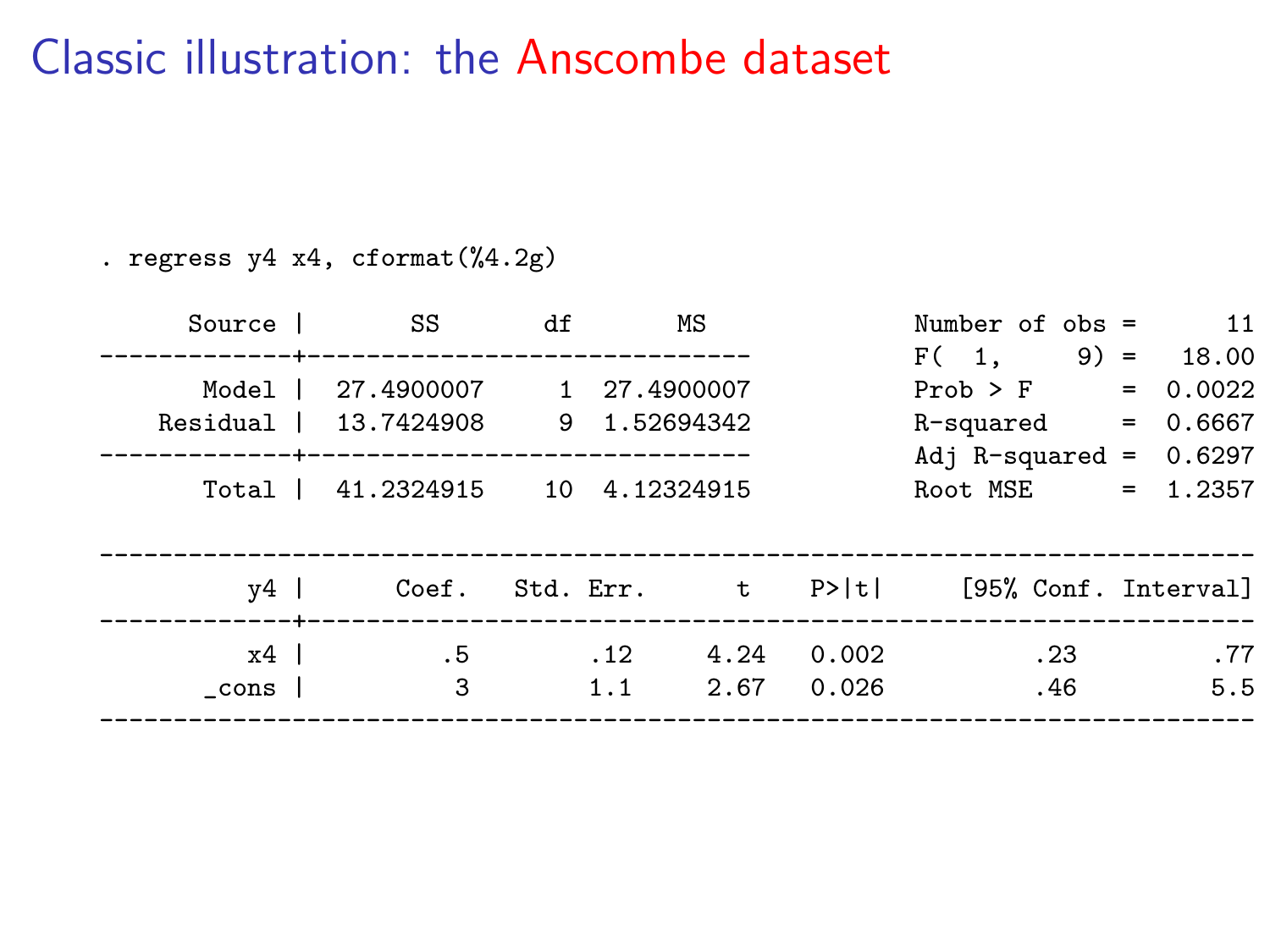### Anscombe dataset plotted

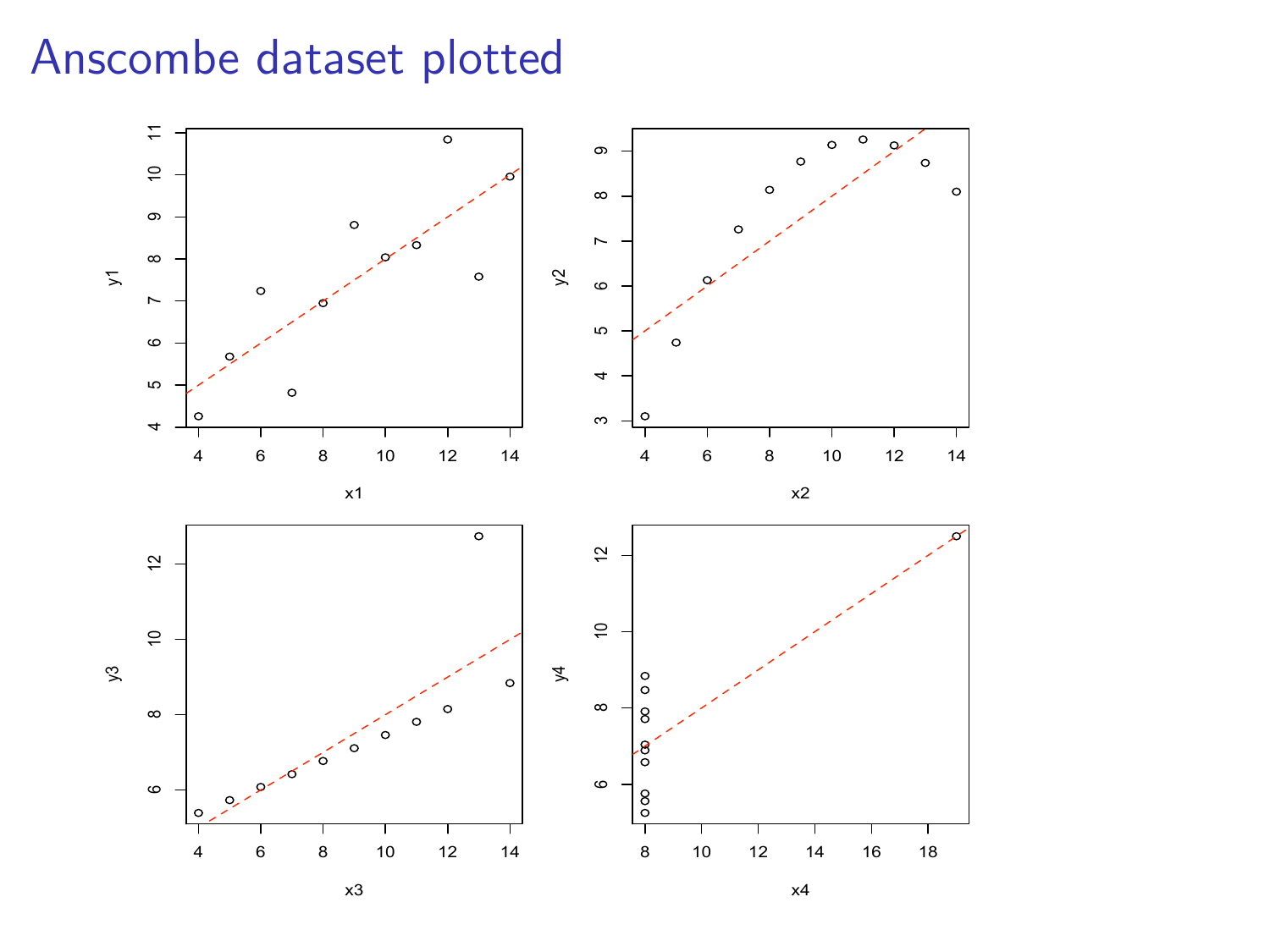# CLRM assumptions revisited

- 1. Specification:
	- $\blacktriangleright$  E(Y) =  $X\beta$  (linearity)
	- $\triangleright$  No extraneous variables in X
	- $\triangleright$  No omitted independent variables from X
	- Parameters  $(\beta)$  are constant
- 2.  $E(\epsilon) = 0$
- 3. Error terms:
	- $\blacktriangleright$   $\mathsf{Var}(\epsilon) = \sigma^2$ , or homoskedastic errors
	- $\blacktriangleright$   $\, \mathsf{E} (r_{\epsilon_i, \epsilon_j}) = 0,$  or no auto-correlation
- 4. X is non-stochastic
	- $\blacktriangleright$  implies no *measurement error* in X
	- $\triangleright$  implies no serial correlation where a lagged value of Y would be used as an independent variable
	- $\triangleright$  no simultaneity or endogenous X variables
- 5. rank $(X) = k$
- 6.  $\epsilon |X \sim N(0, \sigma^2)$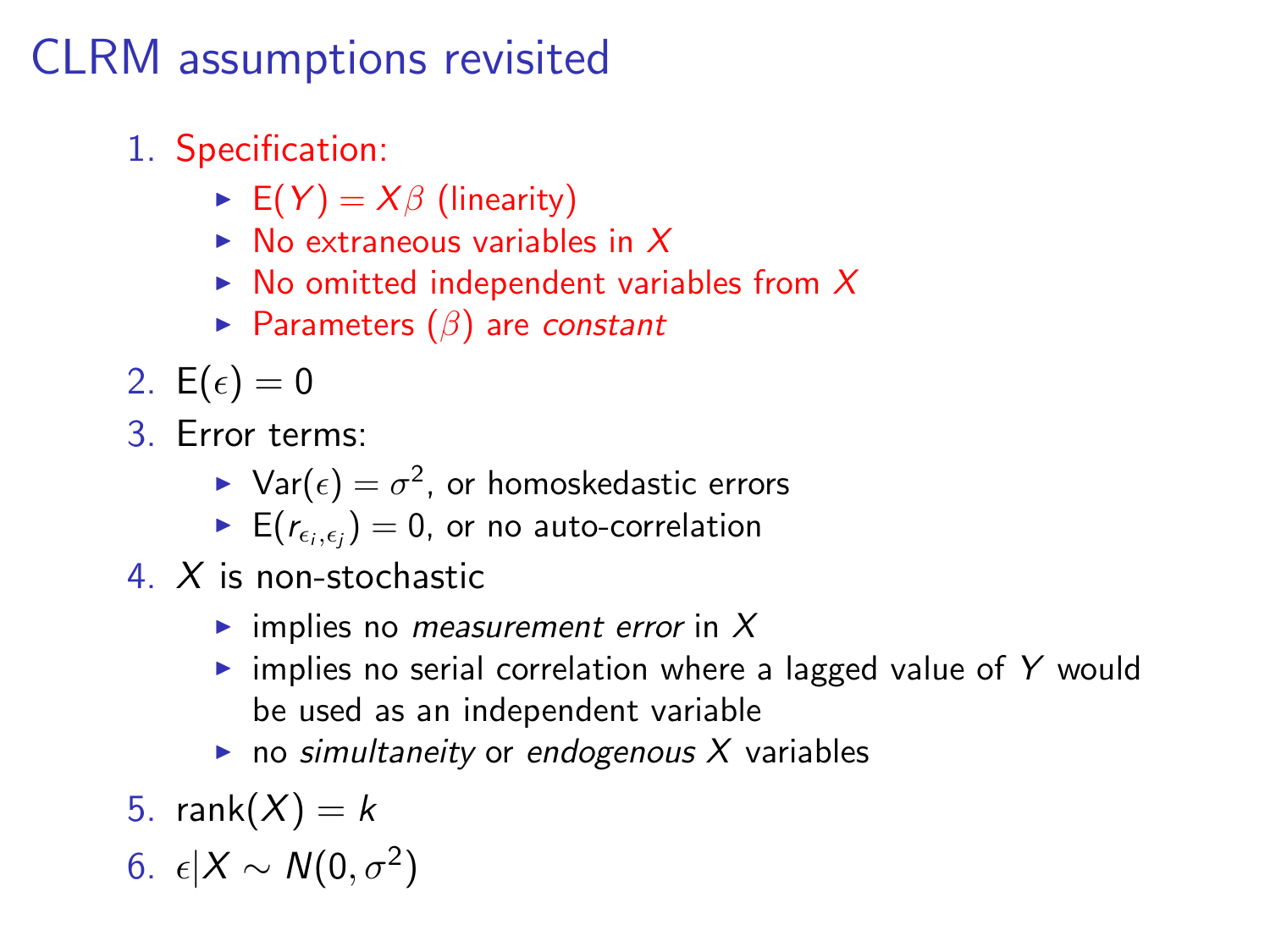Omitting a relevant independent variable

- $\blacktriangleright$  In general,  $\beta^{OLS}$  of included coefficients will be biased, unless the excluded variable is uncorrelated with the included independent variables
- If excluded variable is *orthogonal* to included variables, then  $\beta^\mathcal{OLS}$  unbiased but  $\alpha^\mathcal{OLS}$  (intercept) wil be biased unless mean of excluded variable is zero
- $\blacktriangleright$  Variance-covariance matrix of  $\beta^{OLS}$  will be smaller, meaning the MSE of  $\beta^{OLS}$  can go up or down (depending on bias)
- $\blacktriangleright$  Estimate of var-covariance matrix of  $\beta^{OLS}$  is biased upward, because  $\hat{\sigma^2}$  is biased upward, so inferences are inaccurate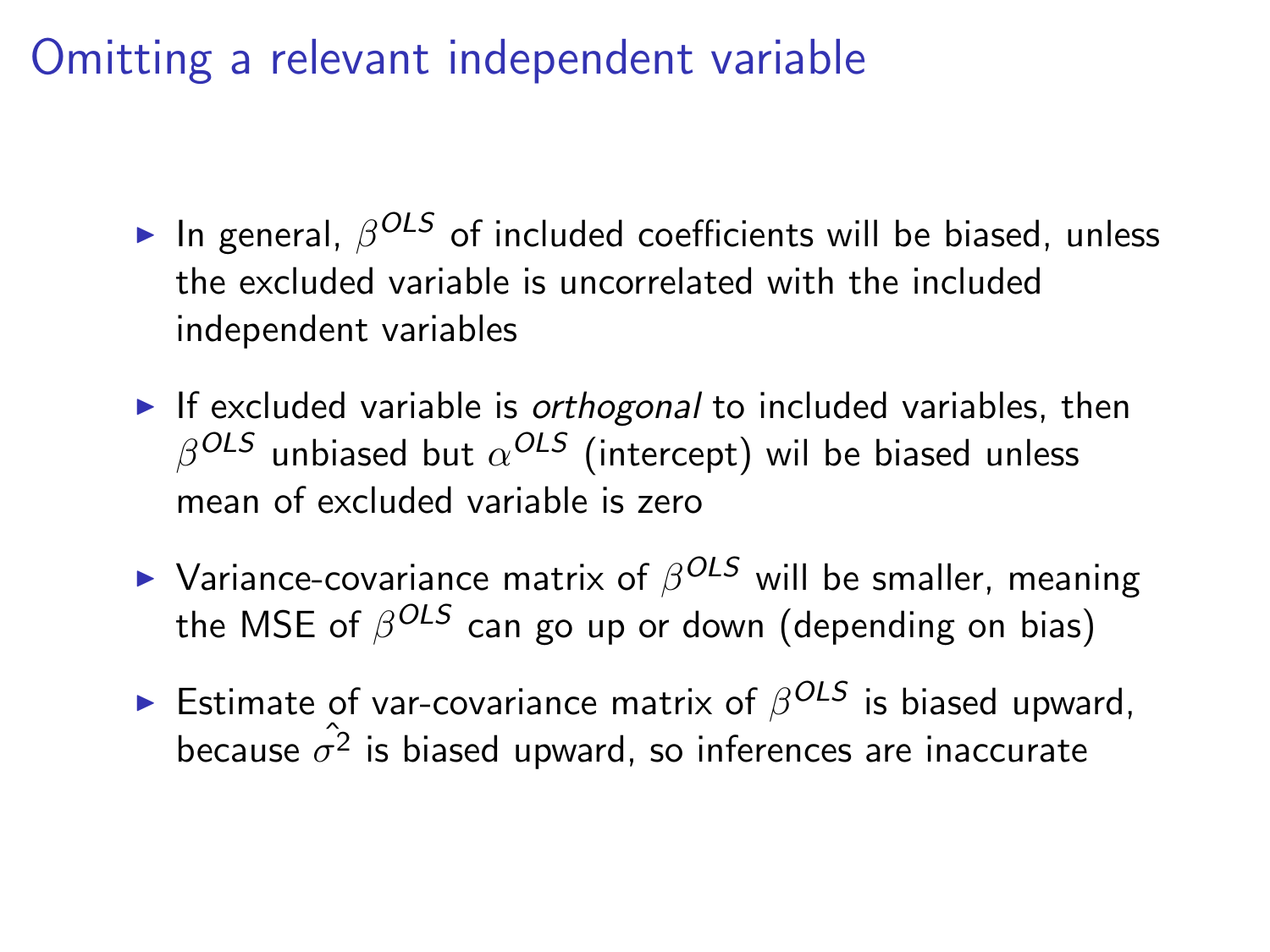Omitting a relevant variable Z: graphical intuition



- $\triangleright$  Only blue and red areas reflect information used to estimate  $\beta$  in Y on  $X$ , but red also reflects variation in  $Z$
- If Z were included, only blue area would be used to estimate  $\beta$
- ► Only yellow is used to estimate  $\sigma^2$ , except when Z excluded, and then green area is also used
- If X is orthogonal to Z, then no red area and bias disappears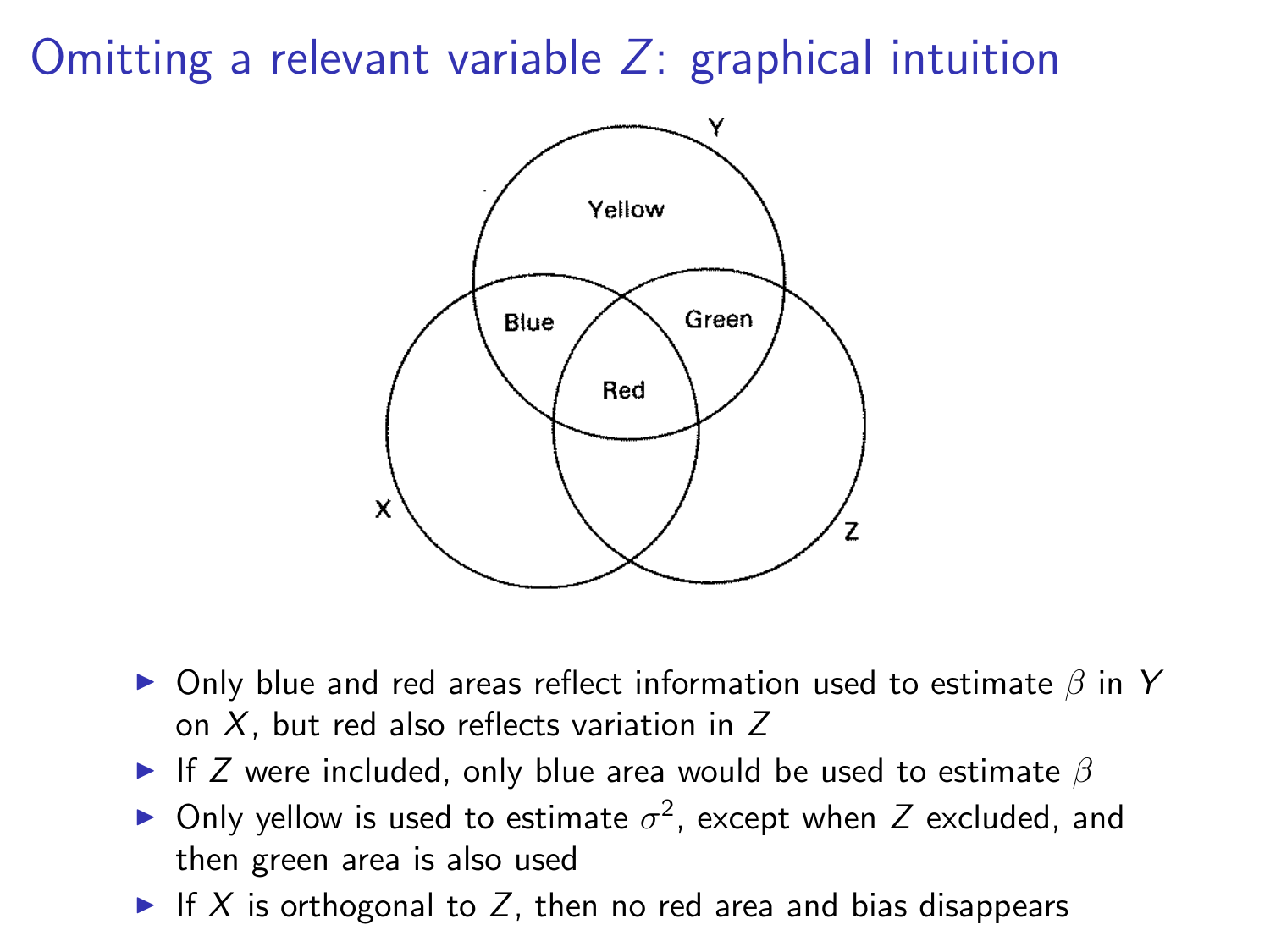Including an irrelevant independent variable

- $\blacktriangleright$   $\beta^{OLS}$  and the estimator of its variance-covariance matrix will remain unbiased
- ► Generally the variance-covariance of  $\beta^{OLS}$  will become larger, and therefore  $\beta^{OLS}$  will be less efficient (increases MSE)
- $\blacktriangleright$  Change in effect of  $s_{b_1}$  of including irrelevant  $x_2$ :

$$
s_{b_1}=\frac{\hat{\sigma}}{\sqrt{\sum(X_1-\bar{X_1})(1-R^2)}}
$$

so adding another variance will increase  $\mathit{R}^{2}$  (unless  $\mathit{r}_{x_{1},x_{2}}=0)$ 

 $\triangleright$  Keep in mind that "relevant" is a very substantive matter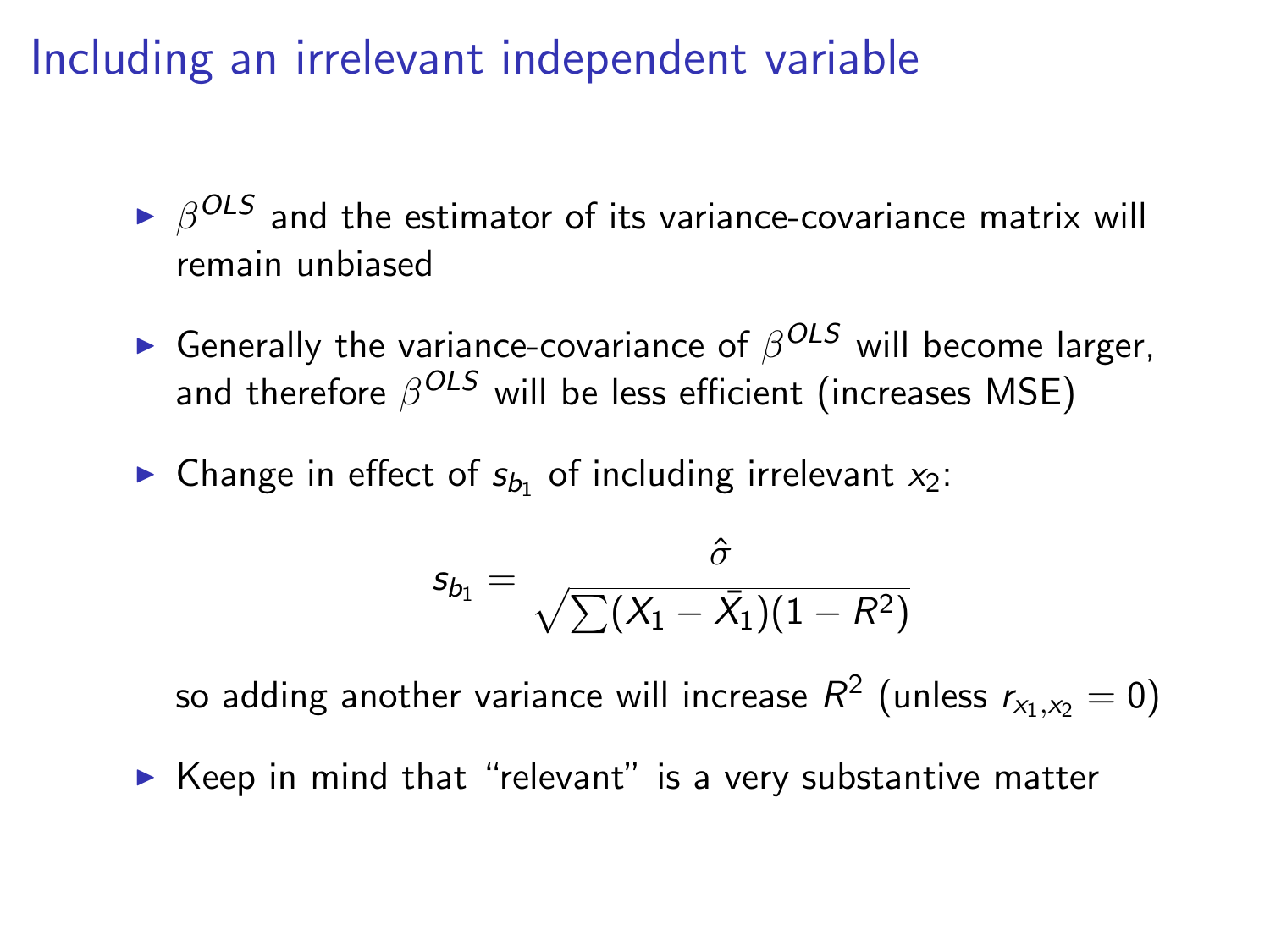# Adding an irrelevant variable Z: graphical intuition



- ► Blue area refects variation in Y due entirely to X, so  $\beta$  unbiased
- $\triangleright$  Since blue area < (blue+red) area, var $(\hat{\beta})$  increases
- $\blacktriangleright$  Yellow area used to estimate  $\sigma$  unbiased so var-cov matrix of  $\hat{\beta}$ remains unbiased
- If Z is orthogonal to X then no red area and then no efficiency loss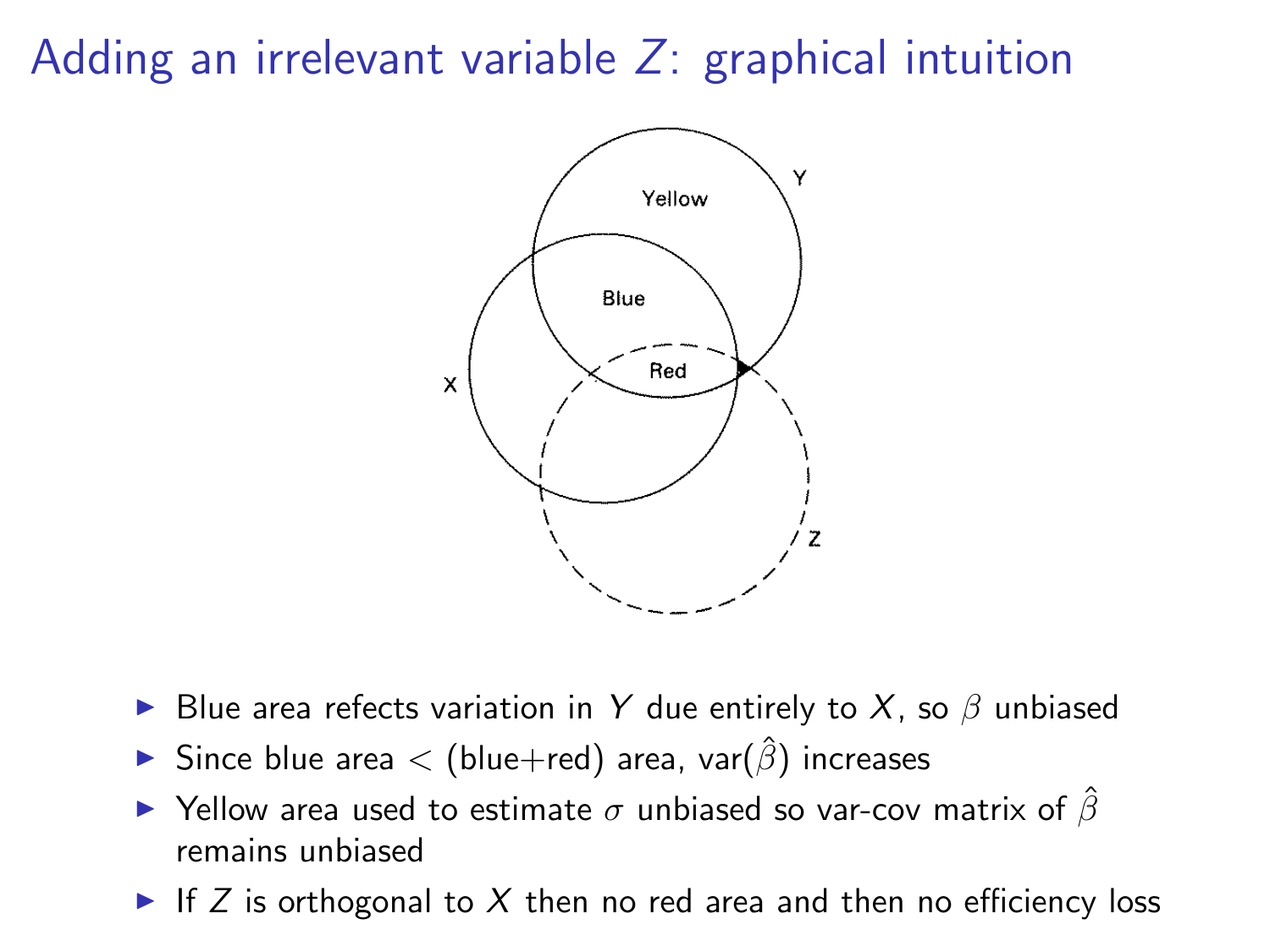# Non-linearity

- $\triangleright$  Some non-linear forms simply cannot be used with OLS
- $\triangleright$  But others can be, if the transformation of one or more variables results in a linear function in the transformed variables
- $\triangleright$  Two types of transformations, depending on whether the whole equation or only independent variables are transformed
- $\blacktriangleright$  Transforming only the independent variables example:

$$
y = \alpha + \beta_1 x + \beta_2 x^2 + \epsilon
$$
  

$$
y = \alpha + \beta_1 x + \beta_2 z + \epsilon
$$

where a new variable  $z=x^2$  is created from squaring  $x$ 

 $\triangleright$  The equation with z is linear in the parameters but not in the variables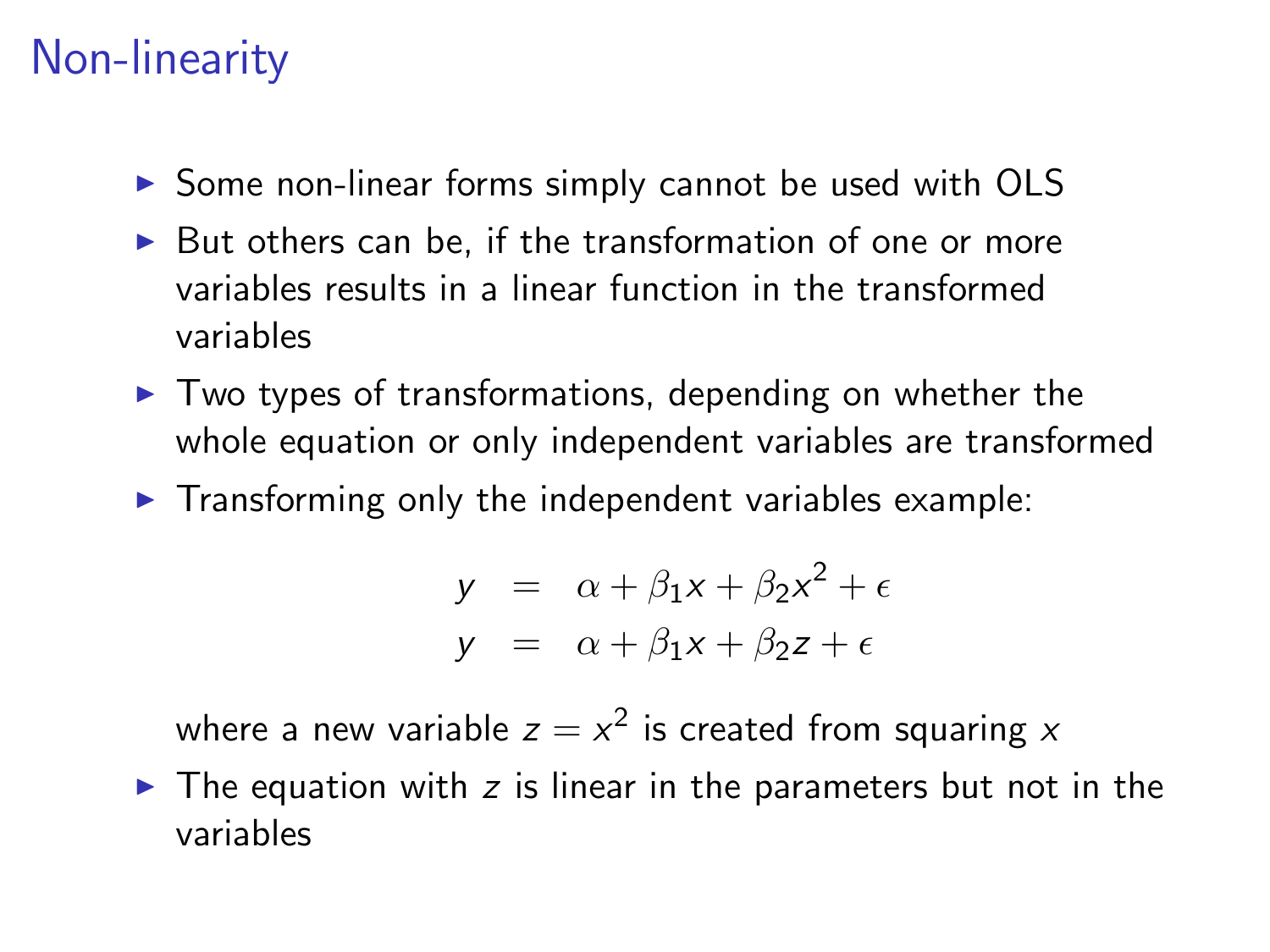# Non-linearity

- $\triangleright$  Transformating the entire equation means applying a transformation to both sides, not just the independent variables
- $\triangleright$  Example: the Cobb-Douglas production function:

$$
Y = AK^{\alpha}L^{\gamma}\epsilon
$$
  
\n
$$
\ln Y = \ln A + \alpha \ln K + \gamma \ln L + \ln \epsilon
$$
  
\n
$$
Y^* = A^* + \alpha K^* + \gamma L^* + \epsilon^*
$$

is now linear in the transformed variables  $Y^*, K^*$  and  $L^*$ .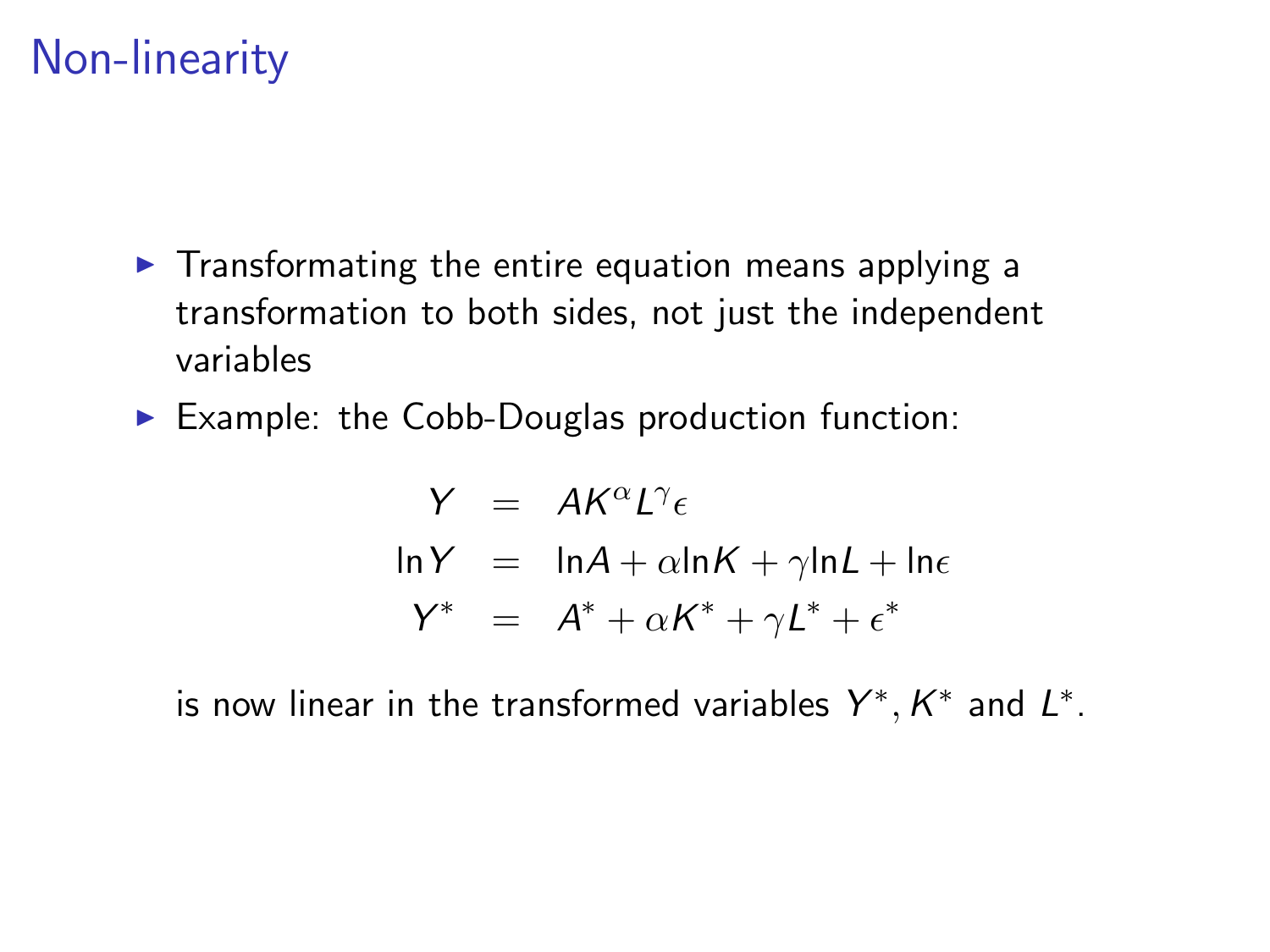Functional forms for additional non-linear transformations

#### log-linear as with the Cobb-Douglas production function example

semi-log has two forms:

 $\triangleright$  Y =  $\alpha + \beta$ lnX (where  $\beta$  is  $\Delta Y$  due to  $\% \Delta X$ ) In  $Y = \alpha + \beta X$  (where  $\beta$  is %∆Y due to  $\Delta X$ )

inverse or reciprocal:  $Y = \alpha + \beta(1/X)$ 

polynomial  $Y = \alpha + \beta X + \gamma X^2$ 

logit  $y = \frac{e^{\alpha+\beta X}}{1+e^{\alpha+\beta X}}$  constrains y to lie in [0, 1]. Estimation is done by transforming  $y$  into log-odds ratio  $\ln[y/(1-y)] = \alpha + \beta x$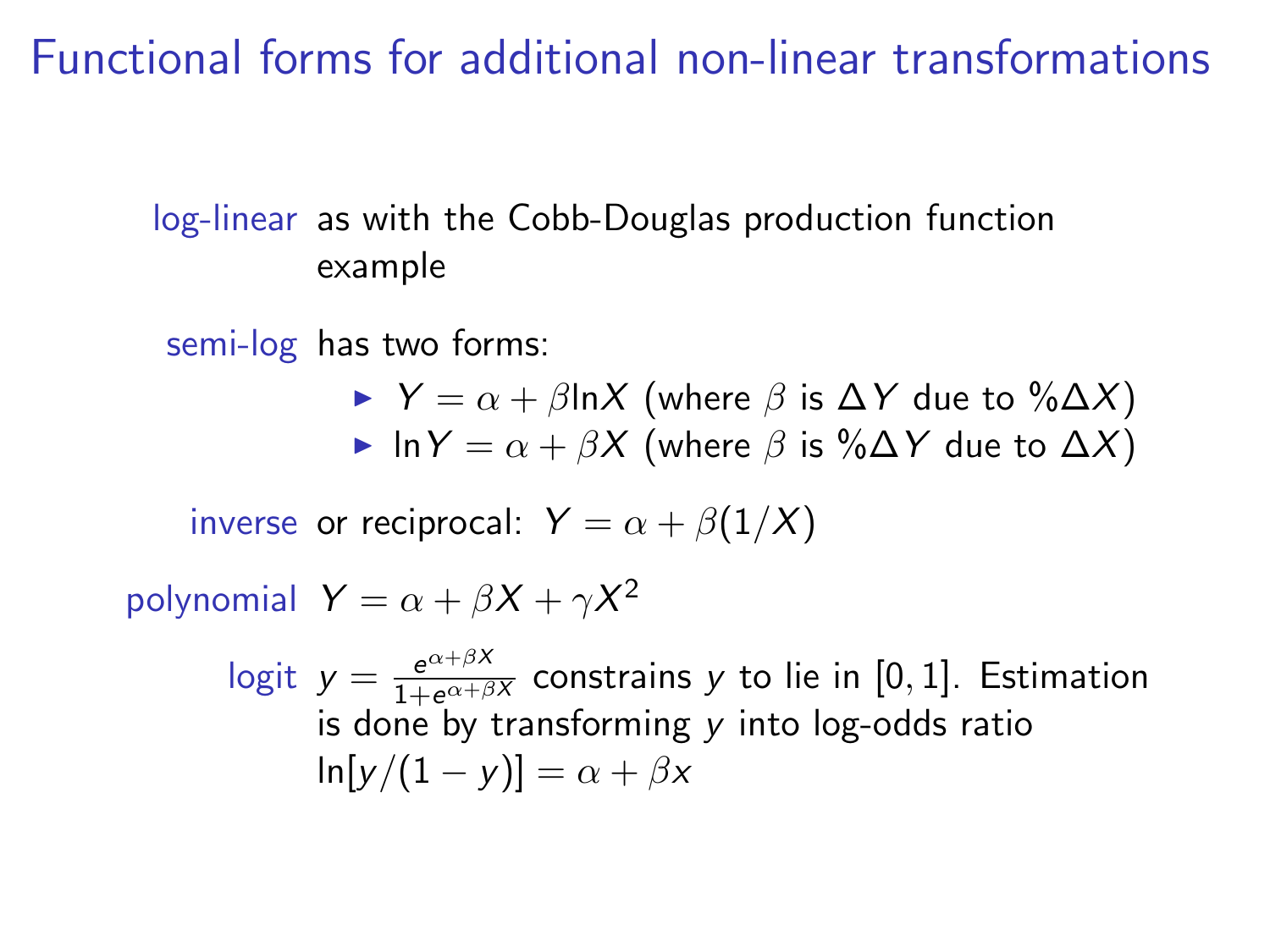# Nonlinear functions of explanatory variables

- $\triangleright$  A linear regression model can also include explanatory variables which are actually nonlinear transformations of initial explanatory variables
- $\triangleright$  This means that their association with the response variable does not need to be described by a straight line
- $\triangleright$  A common example are *polynomial* regression models, in particular the quadratic model

$$
E(Y) = \alpha + \beta_1 X + \beta_2 X^2
$$

- $\triangleright$  which can also include other explanatory variables, here omitted
- $\triangleright$  This can describe various kinds of nonlinear relationships (see next page)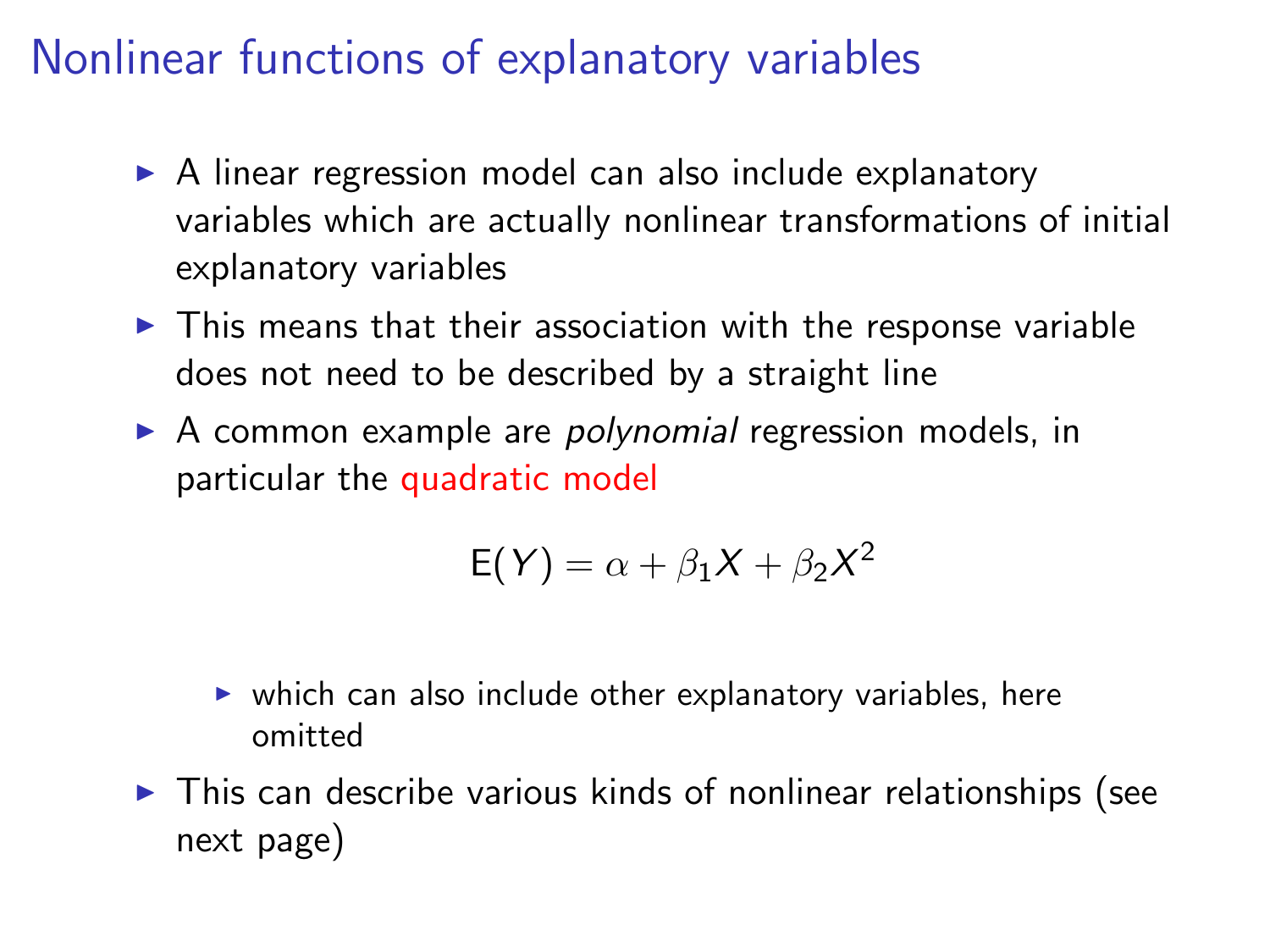#### Nonlinear functions of explanatory variables

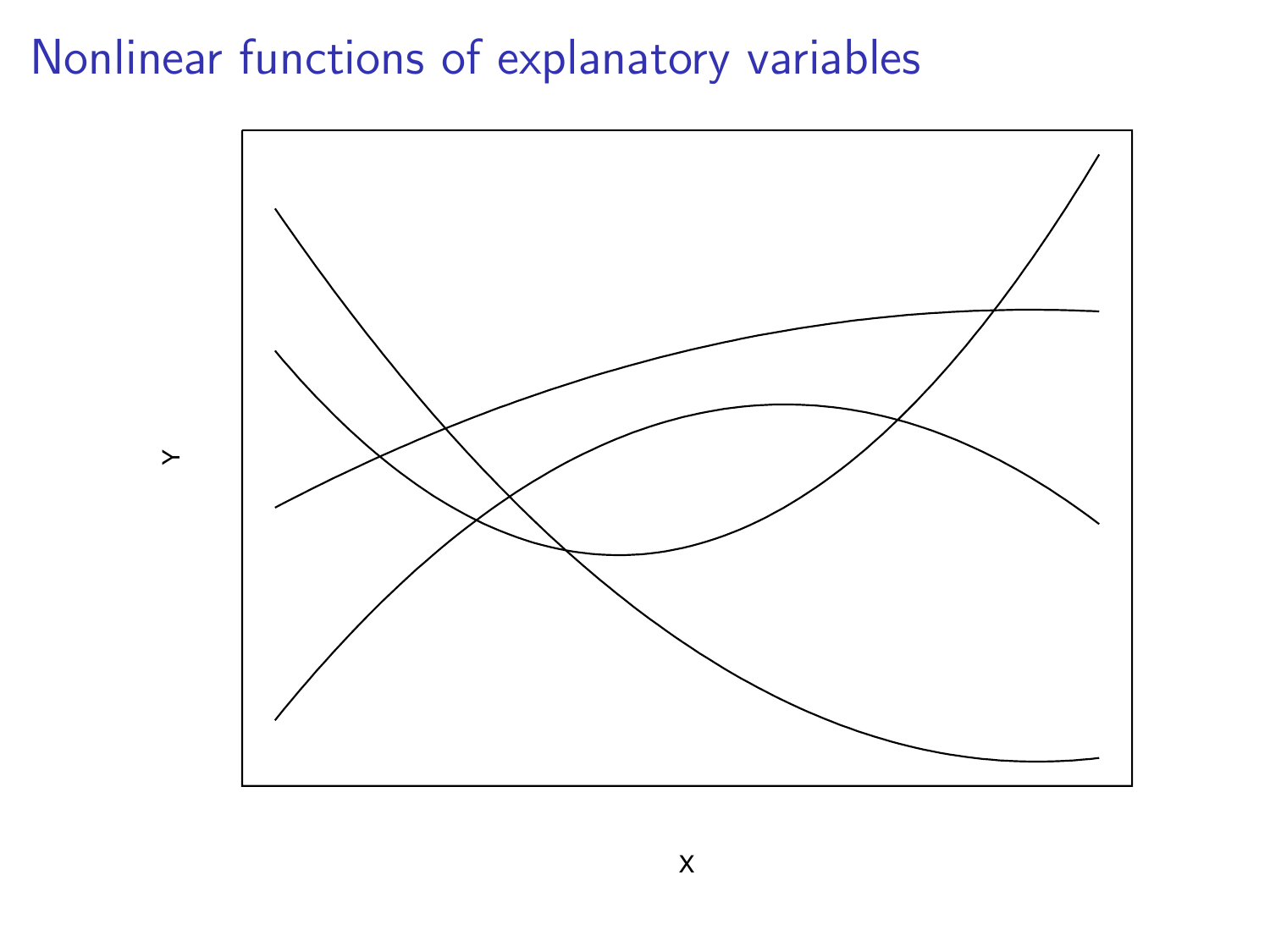# Example of a quadratic model

- $\triangleright$  From HIE data, for blood pressure at exit, given initial blood pressure and
	- $\triangleright$  respondent's weight: only a linear effect of weight, or
	- both weight and weight<sup>2</sup>: a nonlinear (quadratic) effect of weight
- $\blacktriangleright$  The coefficient of weight<sup>2</sup> is significant at the 5% level  $(P = 0.023)$ , so the quadratic model is preferred
- $\triangleright$  Nonlinear effects are easiest to interpret using fitted values: see the plot below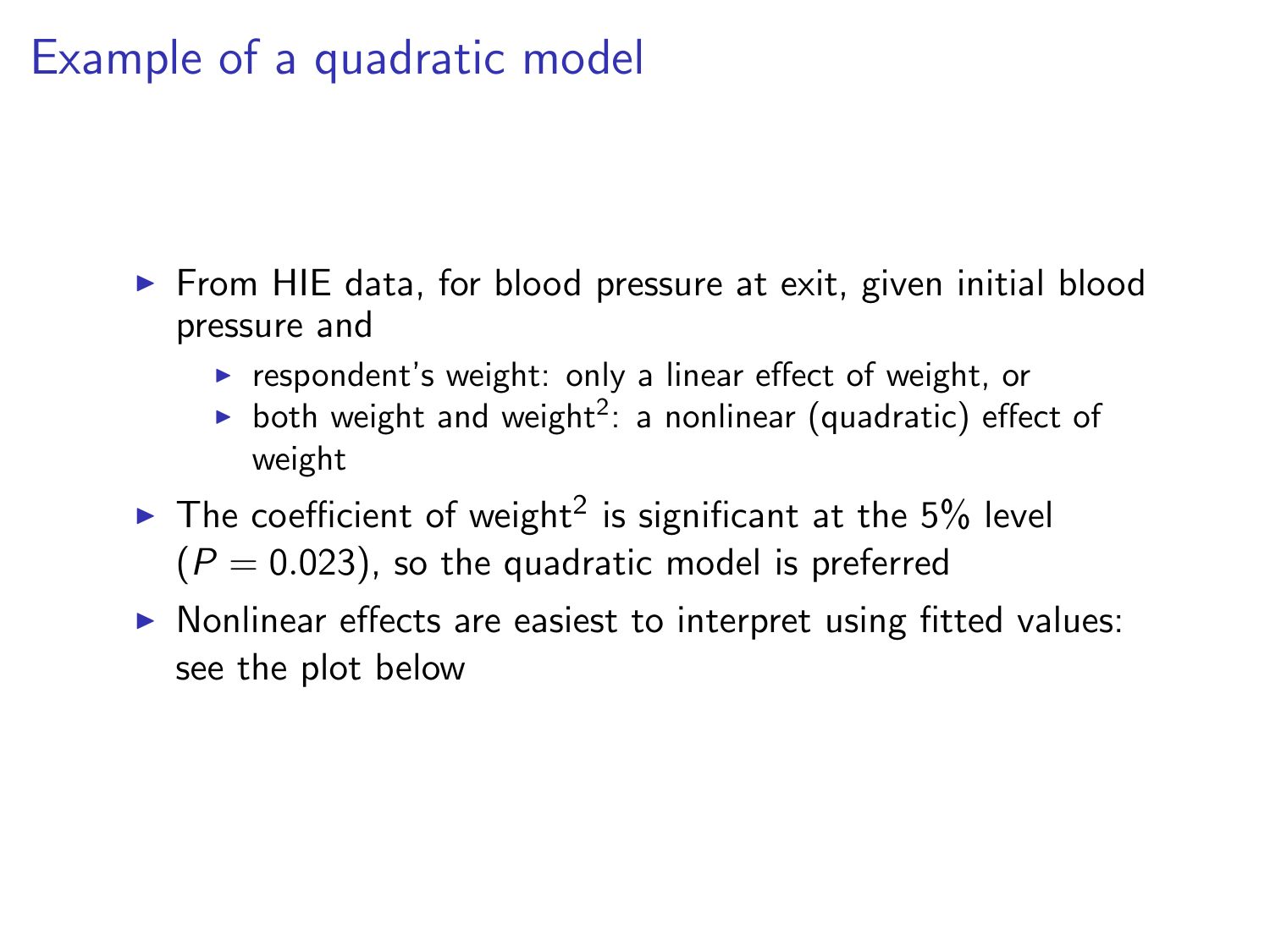# Example of a quadratic model

| Response variable: diastolic blood pressure at exit |       |                              |                  |                         |  |  |  |
|-----------------------------------------------------|-------|------------------------------|------------------|-------------------------|--|--|--|
|                                                     |       |                              | Effect of weight |                         |  |  |  |
| Variable                                            |       | Linear                       | Quadratic        |                         |  |  |  |
| (Constant)                                          | 27.36 |                              | 18.06            |                         |  |  |  |
| Initial blood pressure                              | 0.520 | (< 0.001)                    |                  | $0.518 \quad (< 0.001)$ |  |  |  |
| Weight                                              | 0.174 | (< 0.001)                    | 0.435            | (< 0.001)               |  |  |  |
| Weight <sup>2</sup>                                 |       | $(D,$ ualuga in naranthocac) | $-0.0017$        | (0.023)                 |  |  |  |

(P-values in parentheses)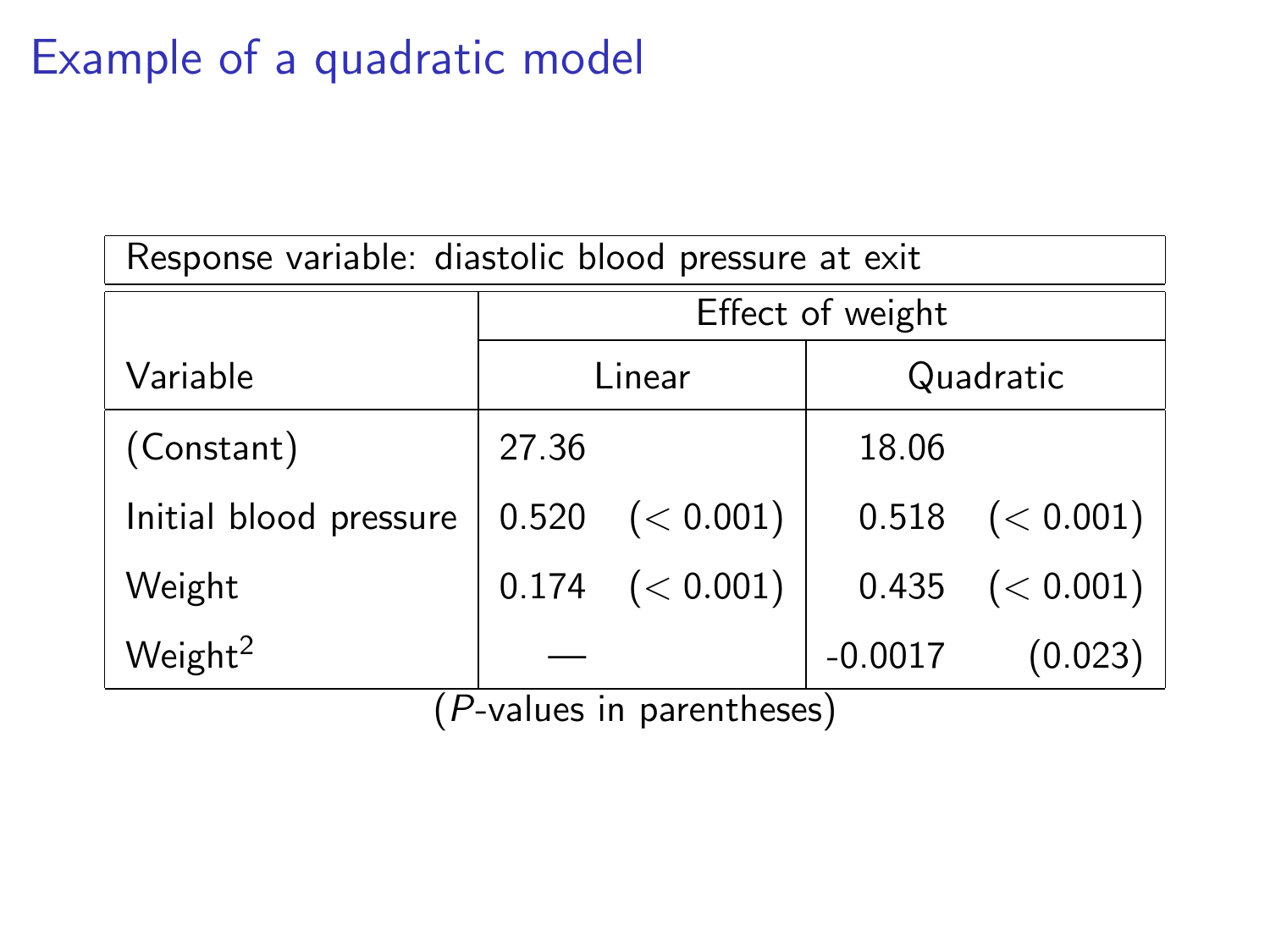## Example of a quadratic model



(Initial blood pressure fixed at 75.)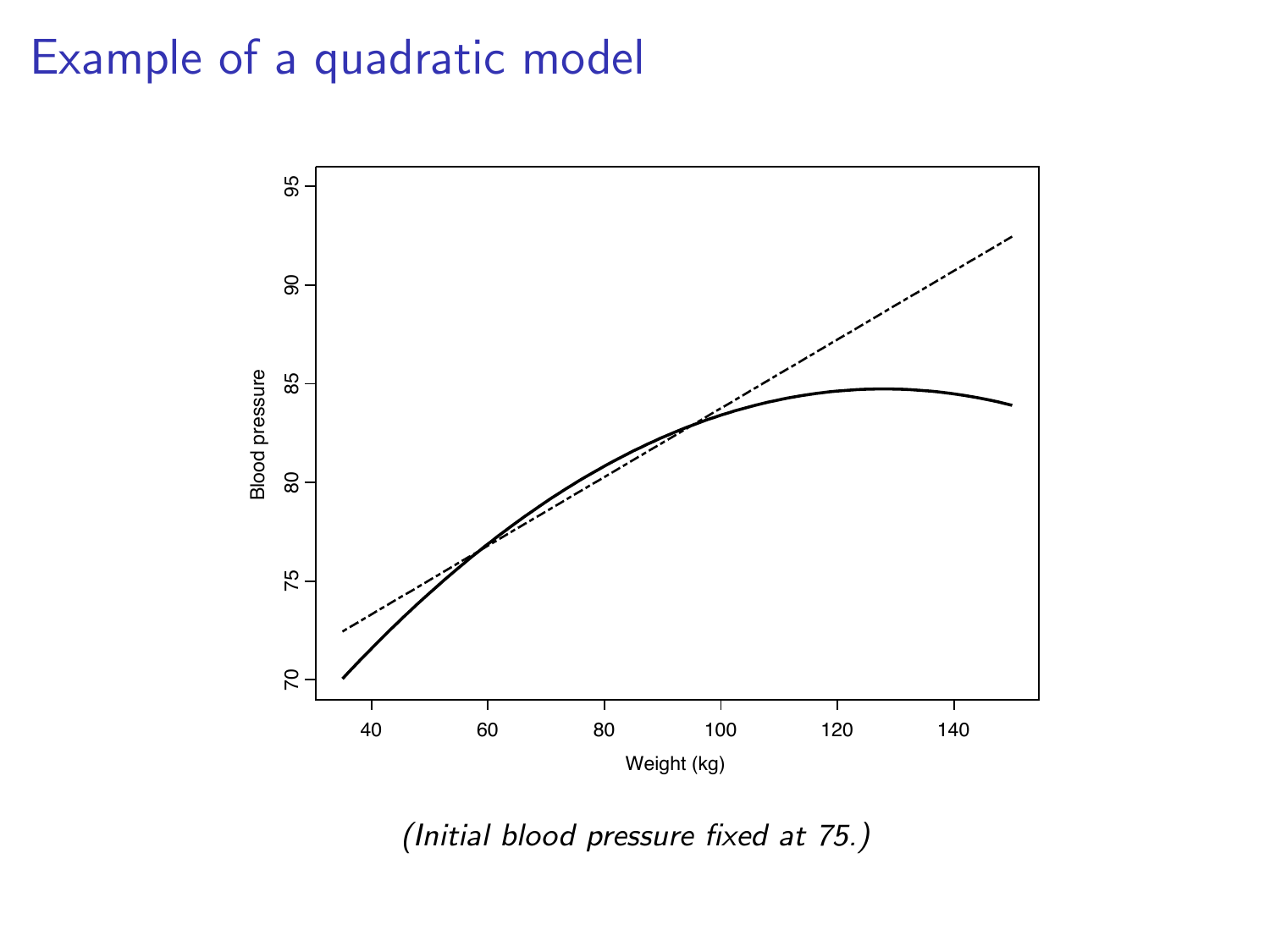# Logarithms of explanatory variables

- $\triangleright$  Another common nonlinear transformation of explanatory variables is to use logarithms of them
	- $\blacktriangleright$  In particular, often used for variables with very skewed distributions
- $\blacktriangleright$  Leads to linear models of the form

$$
E(Y) = \alpha + \beta \log(X)
$$

(usually including other explanatory variables as well)

- **I** The coefficient  $\beta$  of log(X) is interpreted in terms of proportional changes in  $X$ :
	- $\triangleright$   $\beta$  is the expected change in Y when X is multiplied by 2.72, i.e. increases by 172%
	- $\triangleright$  0.095 $\beta$  is the expected change in Y when X is multiplied by 1.1, i.e. increases by 10%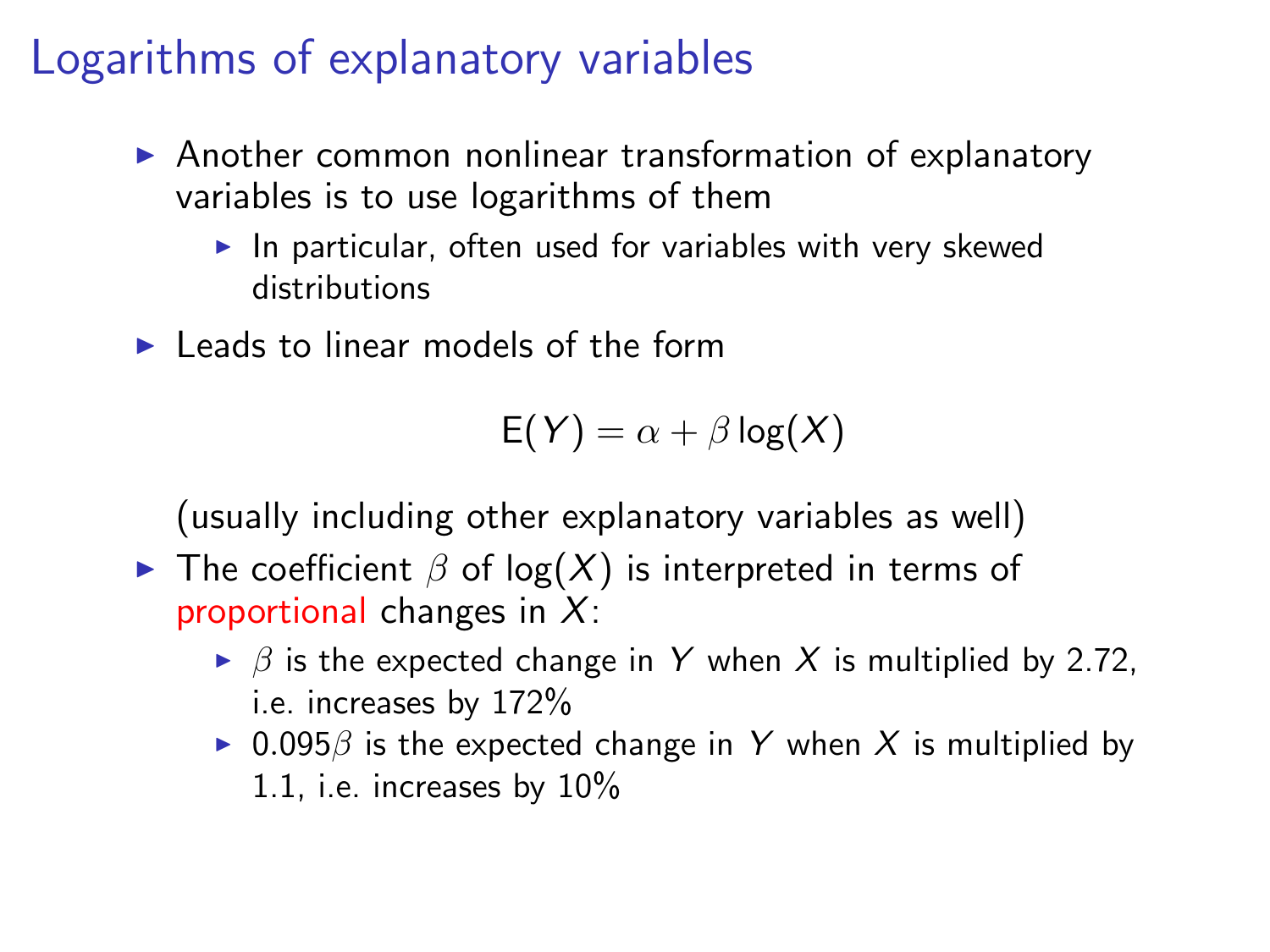# Example from HIE data

- $\triangleright$  Response variable: diastolic blood pressure at exit
- $\blacktriangleright$  Explanatory variables:
	- $\blacktriangleright$  Initial blood pressure, age, sex, free health care
	- $\blacktriangleright$  Log of  $(1+)$  annual family income
- $\blacktriangleright$  The estimated coefficient of log-income is -1.298
	- $\blacktriangleright$  Thus the estimated effect of a 10%-increase in family income is a  $0.095 \times 1.298 = 0.123$ -point decrease in expected blood pressure, controlling for the other four explanatory variables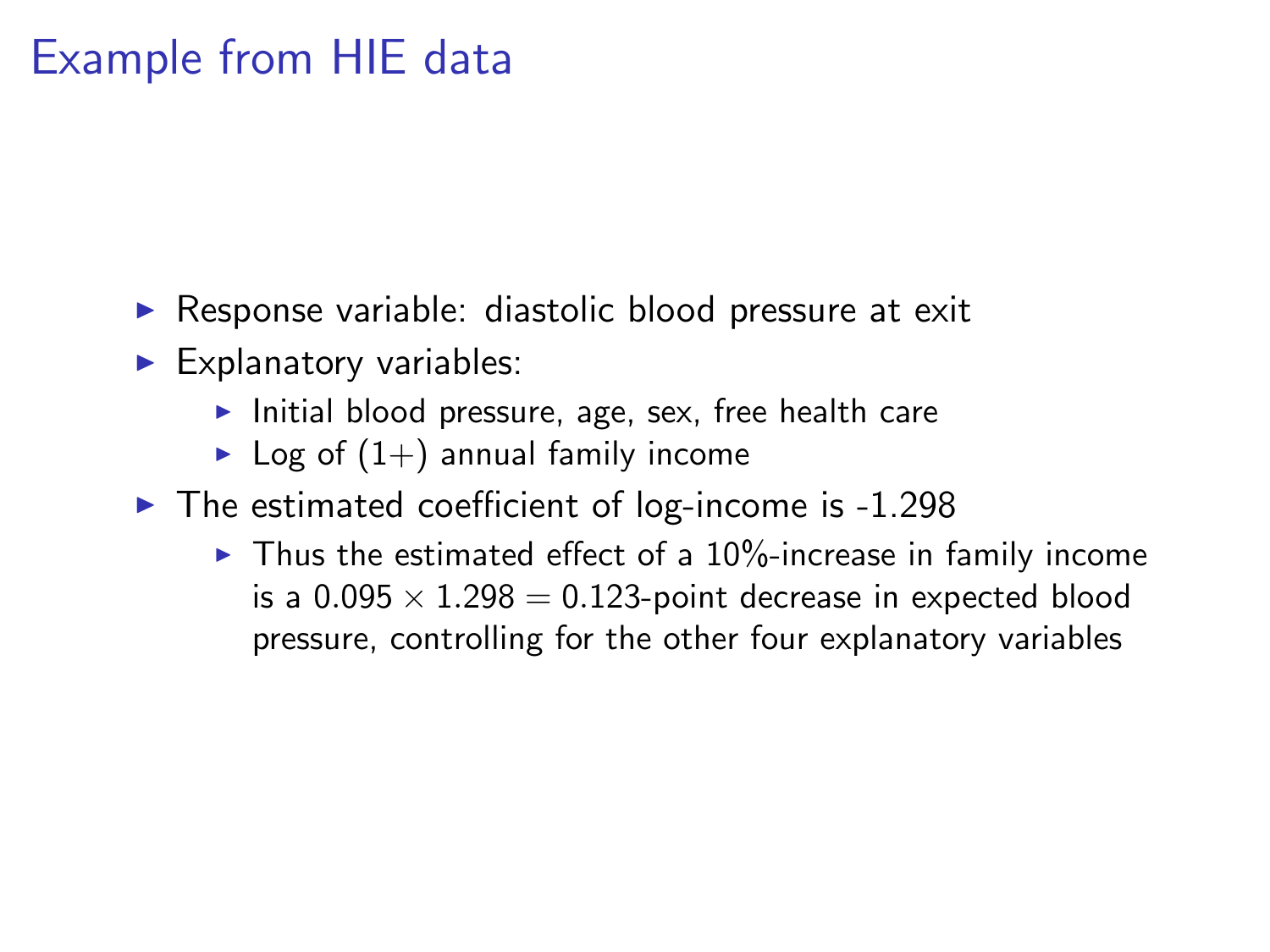# Example from HIE data

| Variable               | Coefficient | $P$ -value              |
|------------------------|-------------|-------------------------|
| (Constant)             | 43.99       |                         |
| Initial blood pressure |             | $0.485 \quad (< 0.001)$ |
| Age                    |             | $0.268$ $(< 0.001)$     |
| Sex: male              |             | 4.097 $(< 0.001)$       |
| Free health care       | $-1.610$    | (0.010)                 |
| Log of family income   | $-1.298$    | (0.007)                 |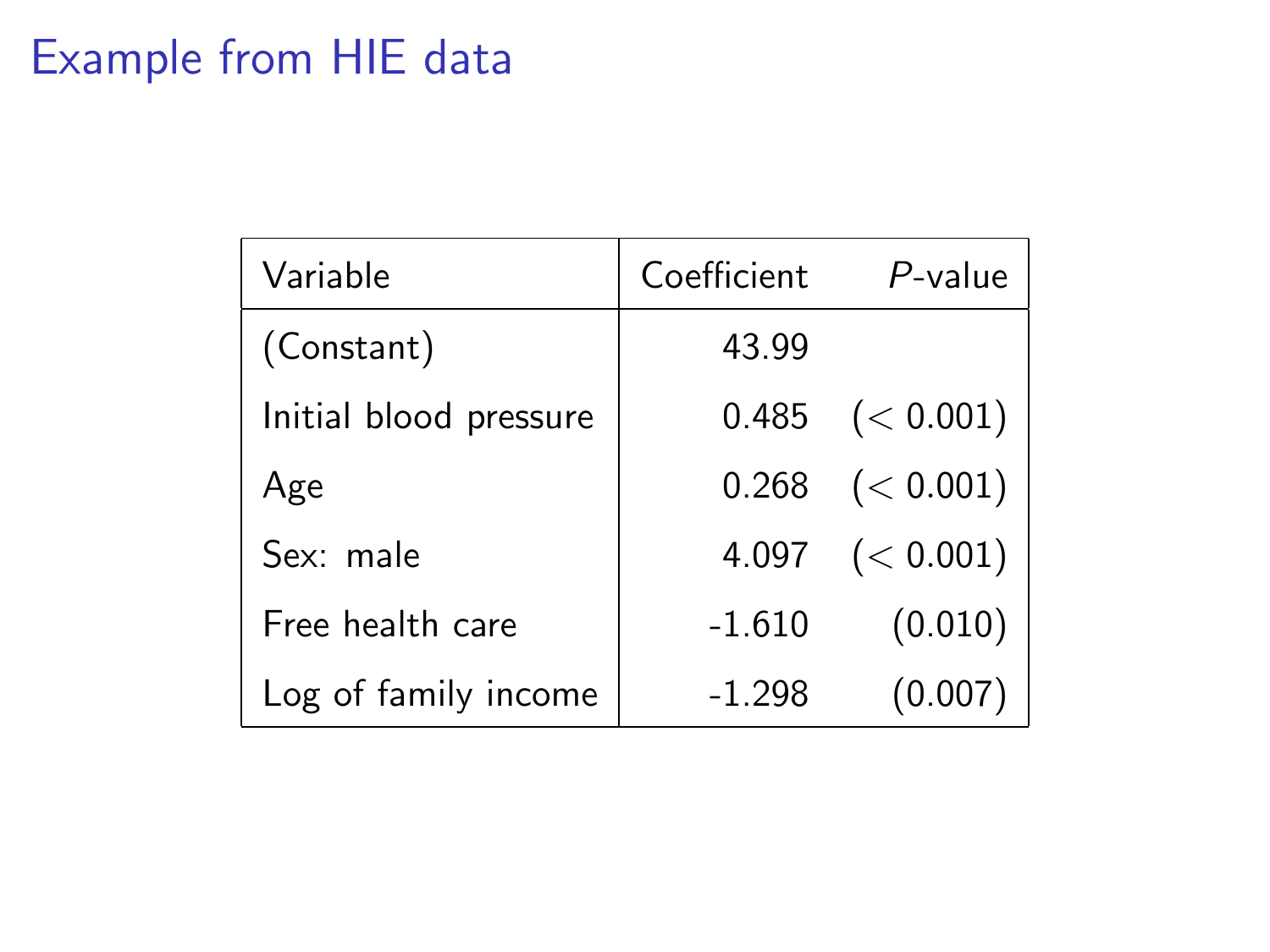#### Changing parameter values

- $\triangleright$  No real OLS solutions to this problem in the manner of previous solutions (through transformation)
- $\triangleright$  For simple "switching regimes" it is possible to divide a dataset into discrete sections, and regress using dummy variables
- $\triangleright$  A test is available for this, known as the Chow test
- $\triangleright$  For more complicated and more general models, we must use maximum-likelihood or (even better) Bayesian models
- $\blacktriangleright$  Example:

 $y = \beta_1 + \beta_2 x + \epsilon$ where :  $\beta_2 = \alpha_1 + \alpha_2 z + \nu$ combine to get :  $y = \beta_1 + \alpha_1 x + \alpha_2 (x^2) + (\epsilon + x^2)$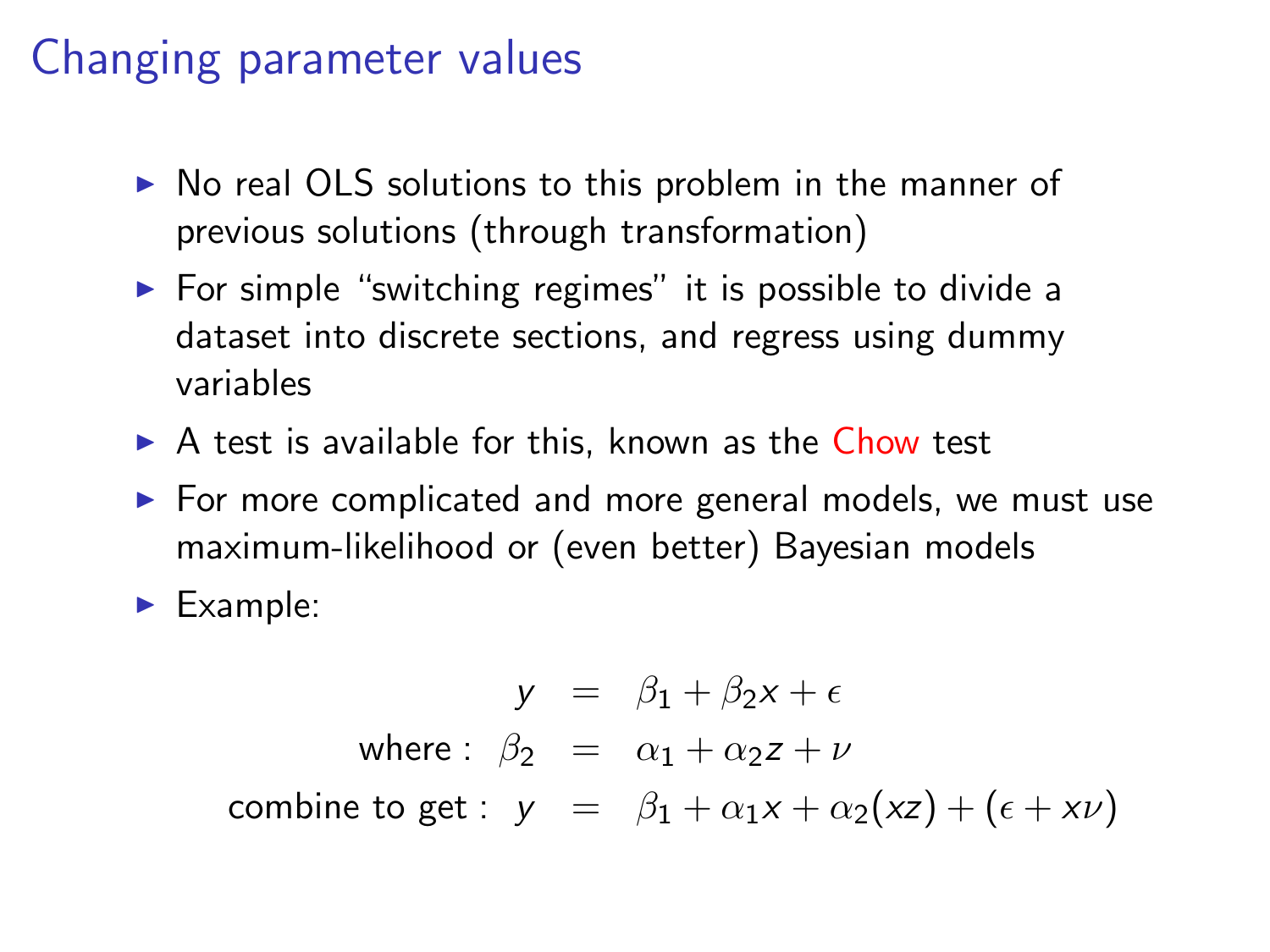- $\triangleright$  There is an interaction between two explanatory variables, if the effect of (either) one of them on the response variable depends on at which value the other one is controlled
- Included in the model by using products of the two explanatory variables as additional explanatory variables in the model
- $\triangleright$  Example: data for the 50 United States, average SAT score of students  $(Y)$  given school expenditure per student  $(X)$  and  $\%$ of students taking the SAT in three groups (low, middle and high)
	- $\triangleright$  The %-variable included as two dummy variables, say  $D_M$  for middle and  $D_l$  for low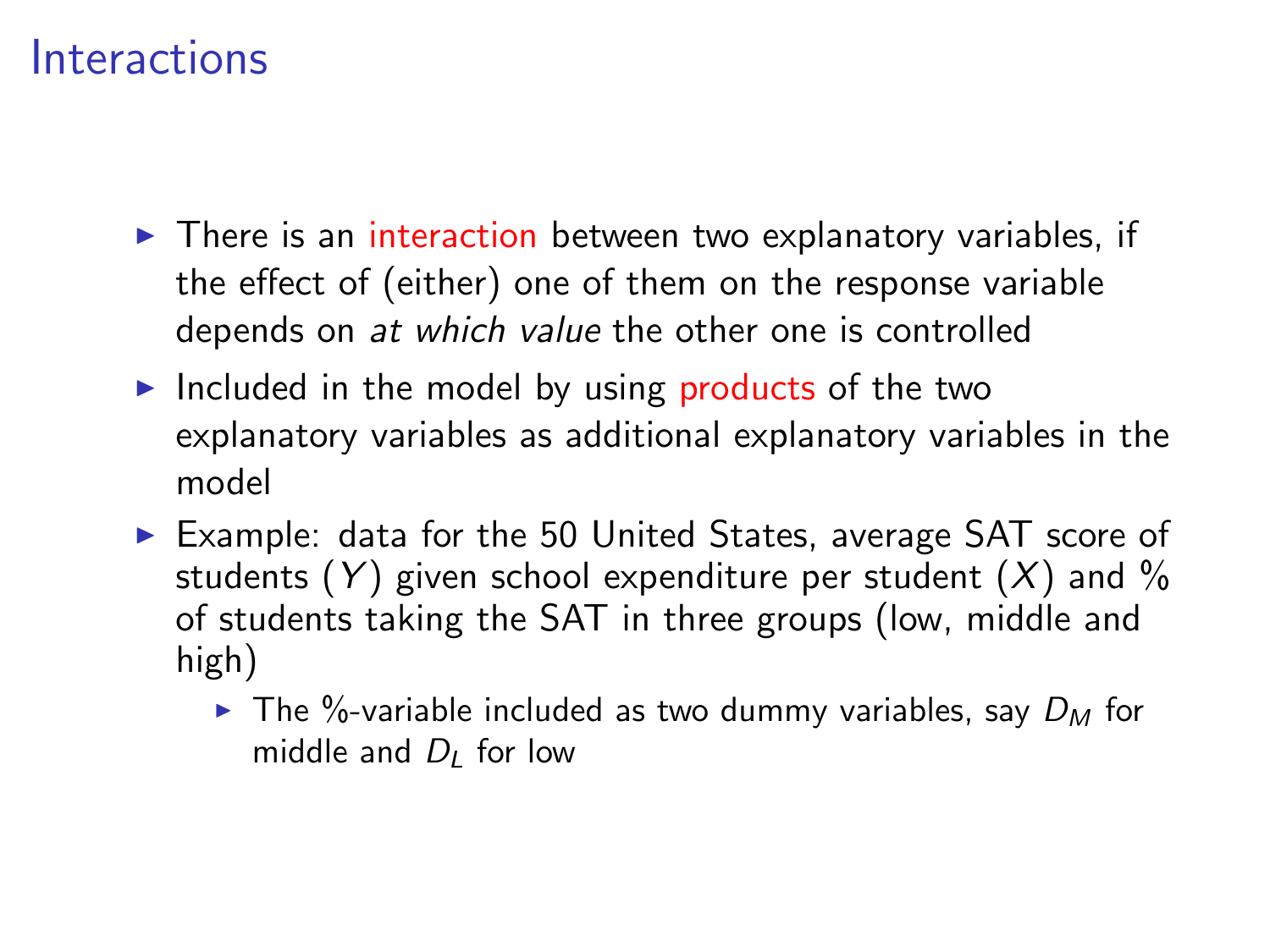$\triangleright$  A model without interactions:

$$
E(Y) = \alpha + \beta_1 D_L + \beta_2 D_M + \beta_3 X
$$

- $\triangleright$  Here the partial effect of expenditure is  $\beta_3$ , same for all values of the %-variable
- Add now the products  $(D_LX)$  and  $(D_MX)$ , to get the model

 $E(Y) = \alpha + \beta_1 D_1 + \beta_2 D_M + \beta_3 X + \beta_4 (D_1 X) + \beta_5 (D_M X)$ 

- $\triangleright$  This model states that there is an interaction between school expenditure and the %-variable
	- $\blacktriangleright$  Why?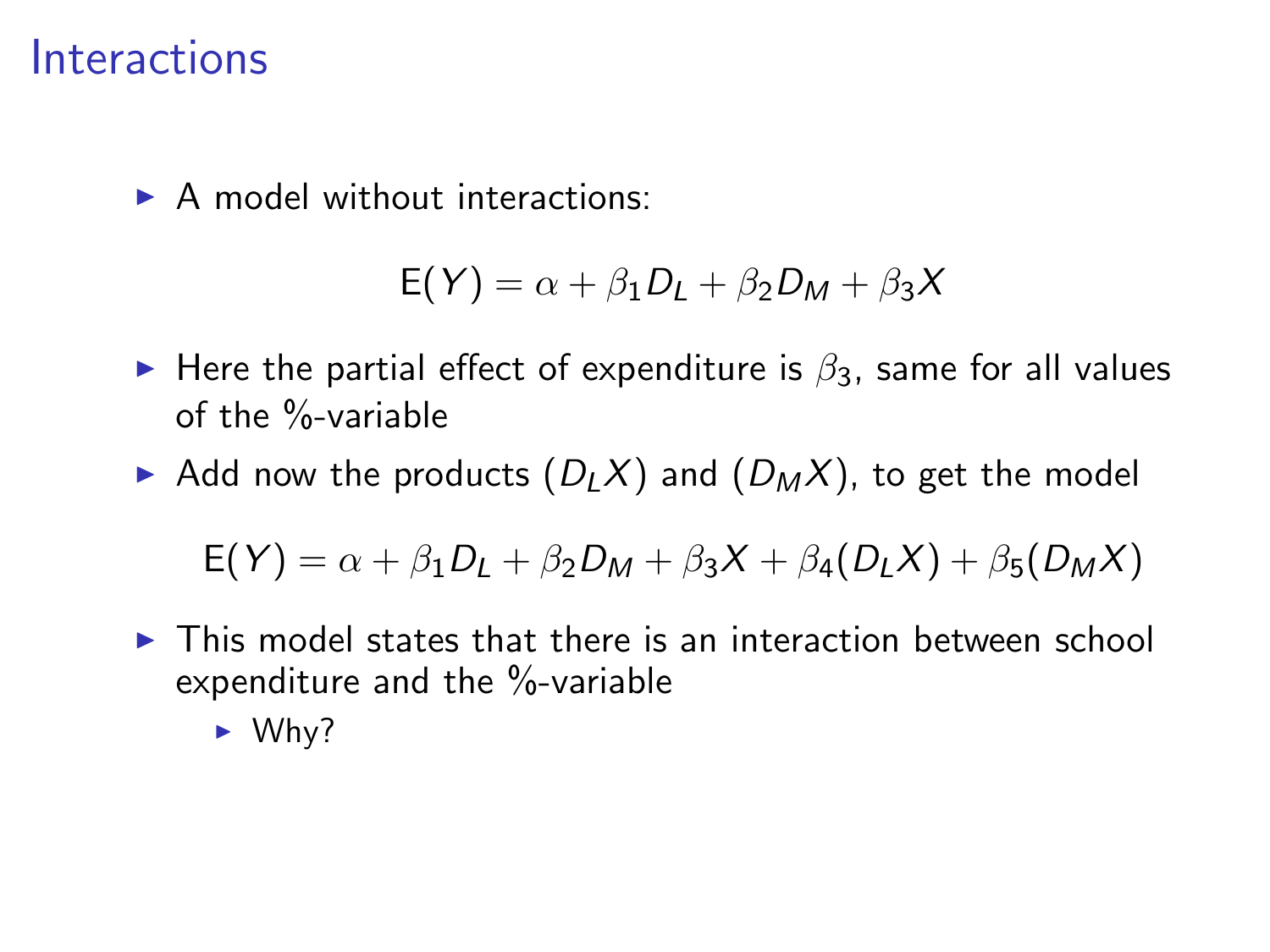$\triangleright$  Consider the effect of X at different values of the dummy variables:

$$
E(Y)
$$
  
=  $\alpha + \beta_1 D_L + \beta_2 D_M + \beta_3 X + \beta_4 (D_L X) + \beta_5 (D_M X)$   
=  $\alpha + \beta_3 X$  For high-% states  
=  $(\alpha + \beta_2) + (\beta_3 + \beta_5) X$  For mid-% states  
=  $(\alpha + \beta_1) + (\beta_3 + \beta_4) X$  For low-% states

In other words, the coefficient of X depends on the value at which  $D_l$  and  $D_M$  are fixed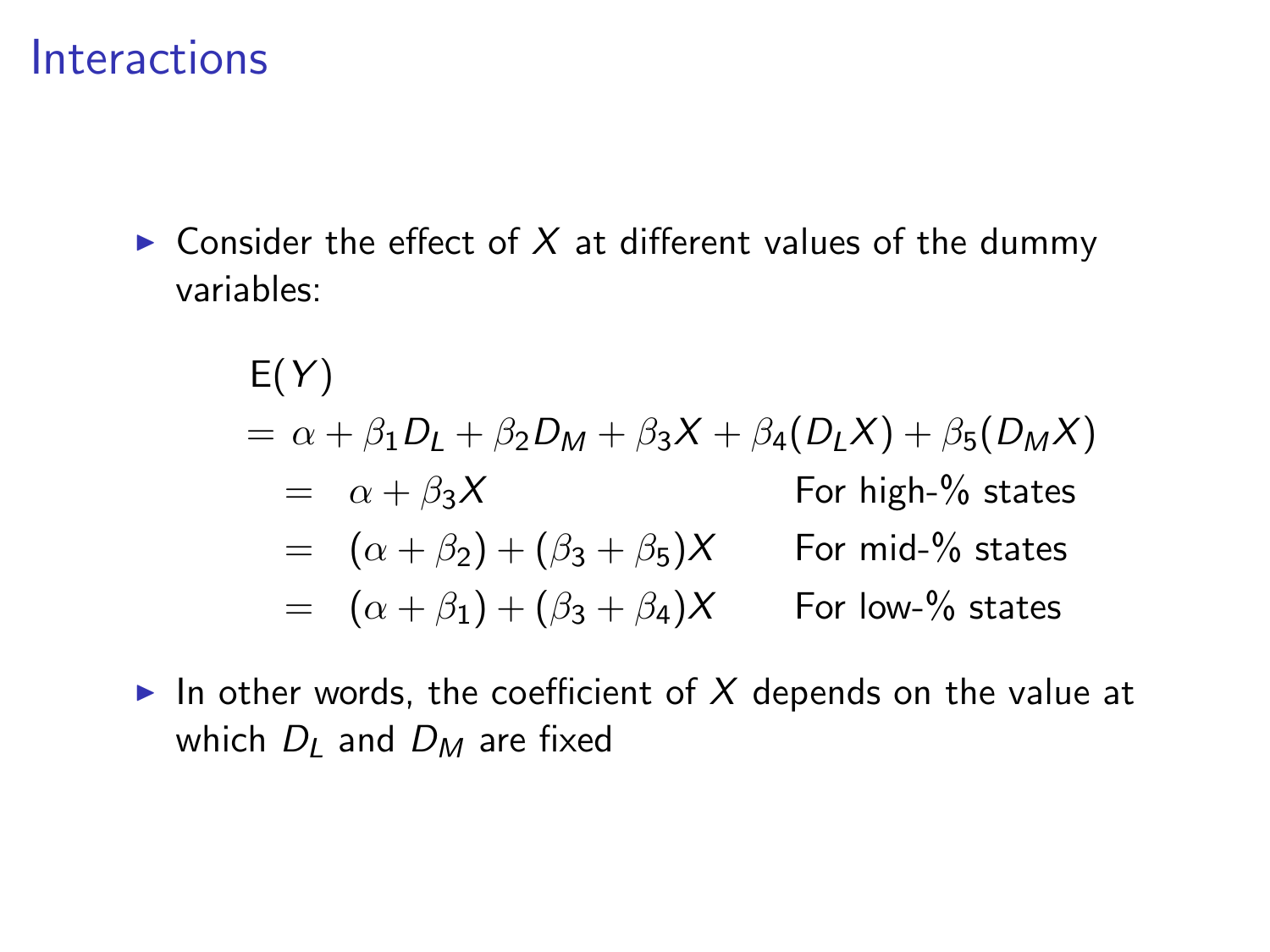$\blacktriangleright$  The estimated coefficients in this example are

$$
E(Y) = 847.9 + 181.3DL + 137.8DM + 6.3X
$$
  
\n
$$
-3.2(DLX) - 11.7(DMX)
$$
  
\n
$$
= 847.9 + 6.3X
$$
 for high-% states  
\n
$$
= 1029.2 + 3.1X
$$
 for low-% states  
\n
$$
= 985.7 - 5.4X
$$
 for mid-% states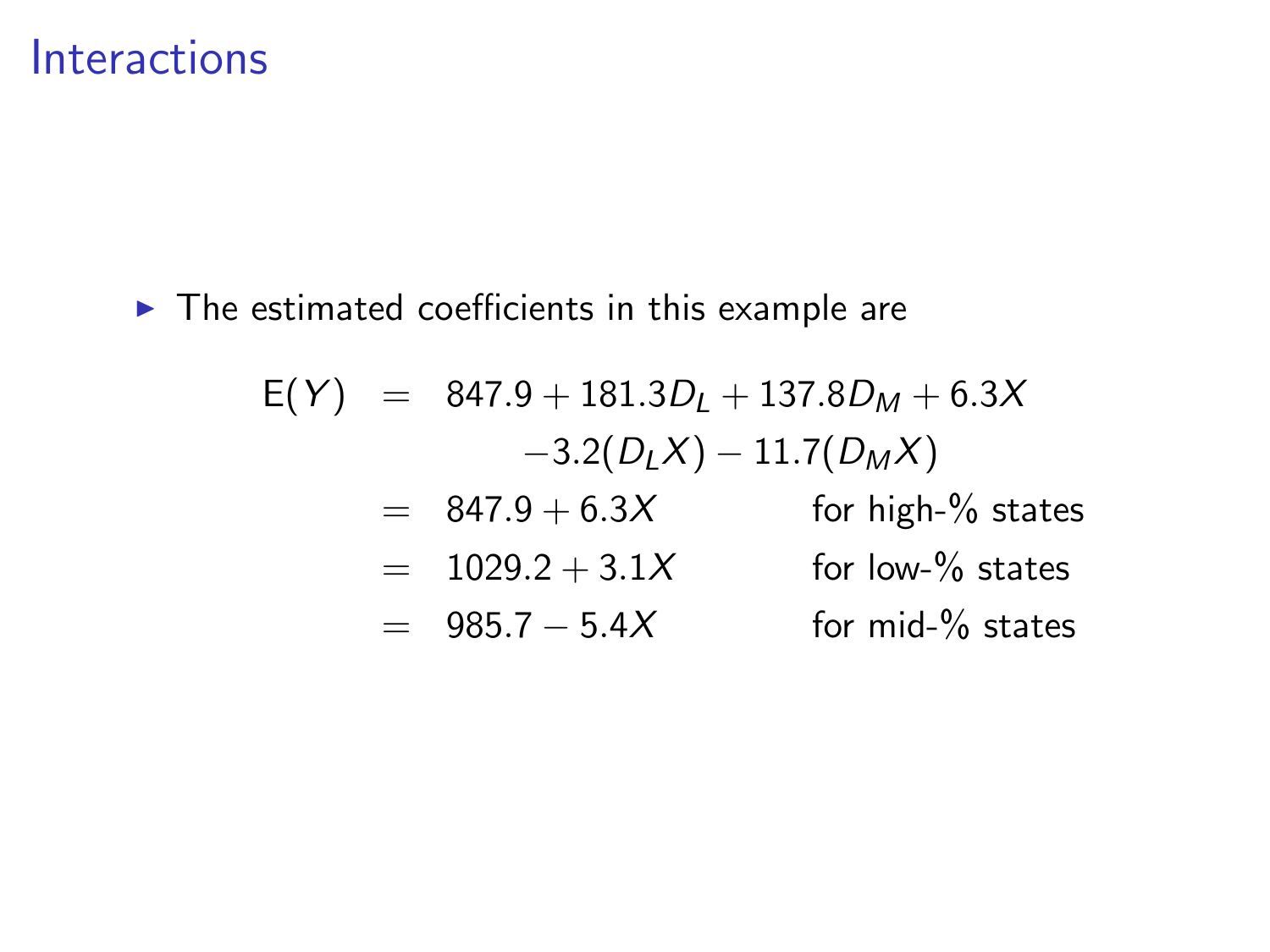# Model with interaction

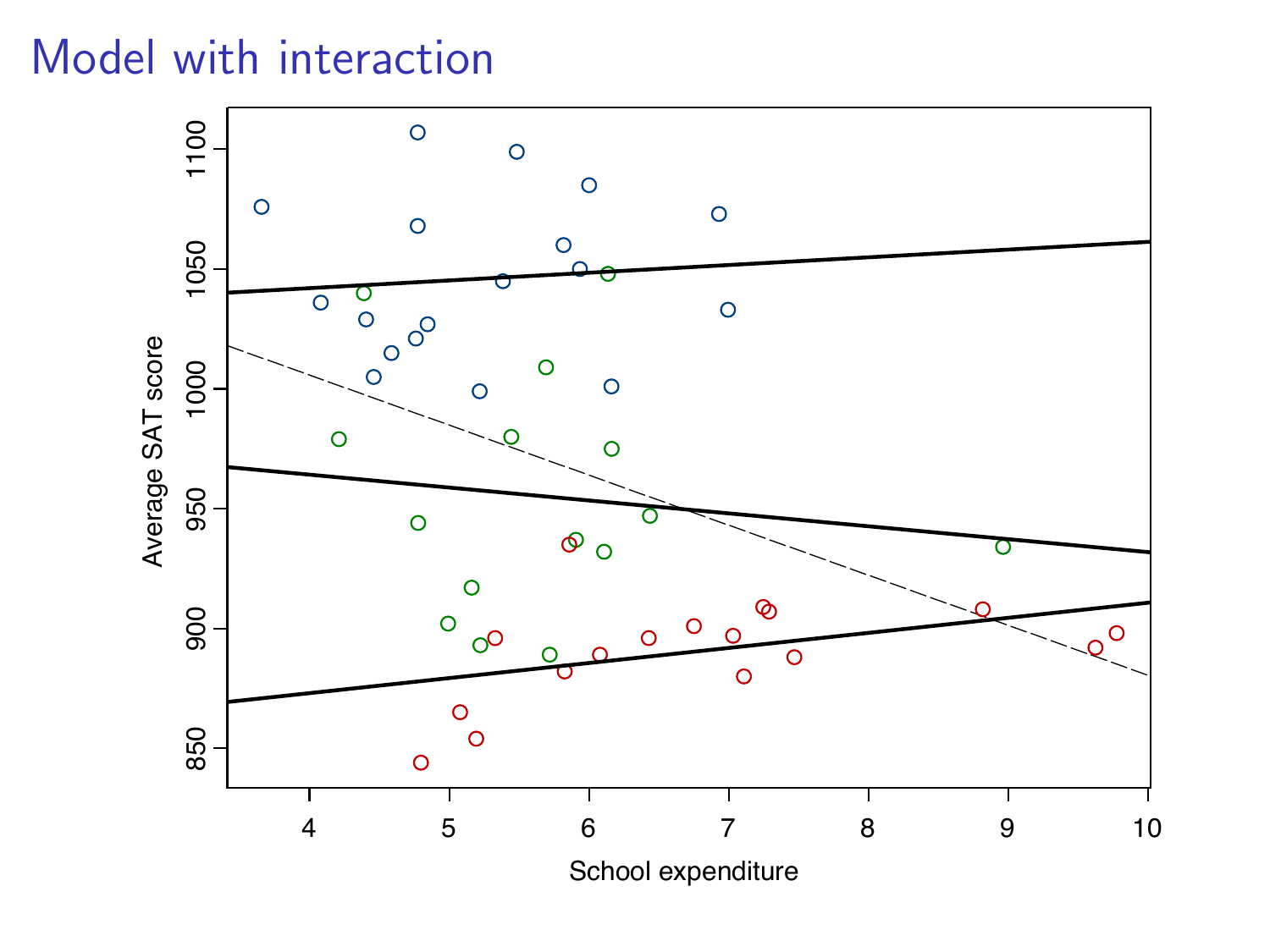# ...and without

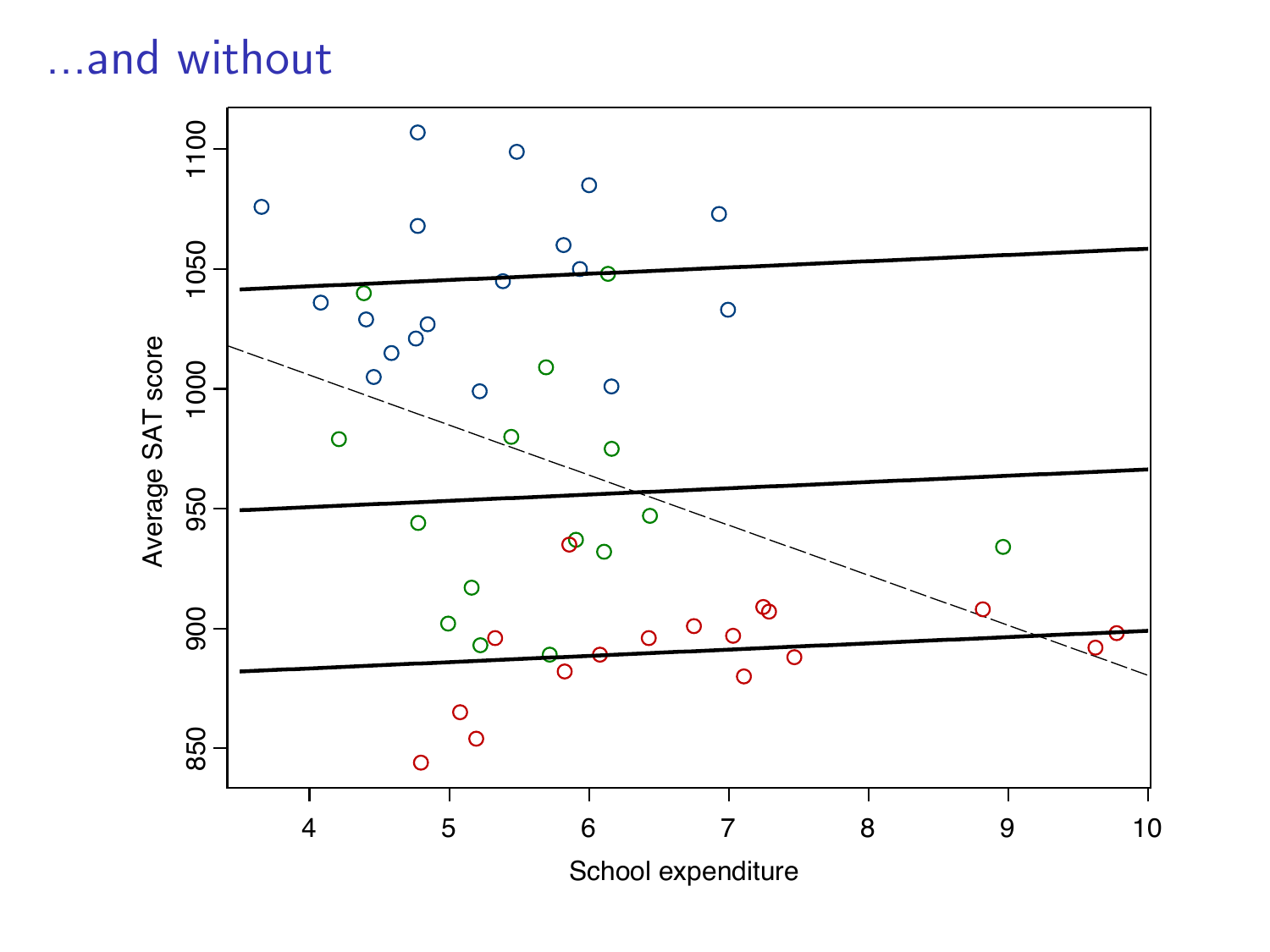#### Testing for interactions

- $\triangleright$  A standard test of whether the coefficient of the product variable (or variables) is zero is a test of whether the interaction is needed in the model
	- $\triangleright$  t-test or (if more than one product variable) F-test
- In the example, we use an  $F$ -test, comparing

Full model

\n
$$
E(Y) = \alpha + \beta_1 D_L + \beta_2 D_M + \beta_3 X
$$
\n
$$
+ \beta_4 (D_L X) + \beta_5 (D_M X)
$$
\nvs. Restricted m.

\n
$$
E(Y) = \alpha + \beta_1 D_L + \beta_2 D_M + \beta_3 X
$$

i.e. a test of  $H_0$  :  $\beta_4 = \beta_5 = 0$ 

Here  $F = 0.61$  and  $P = 0.55$ , so the interaction is not in fact significant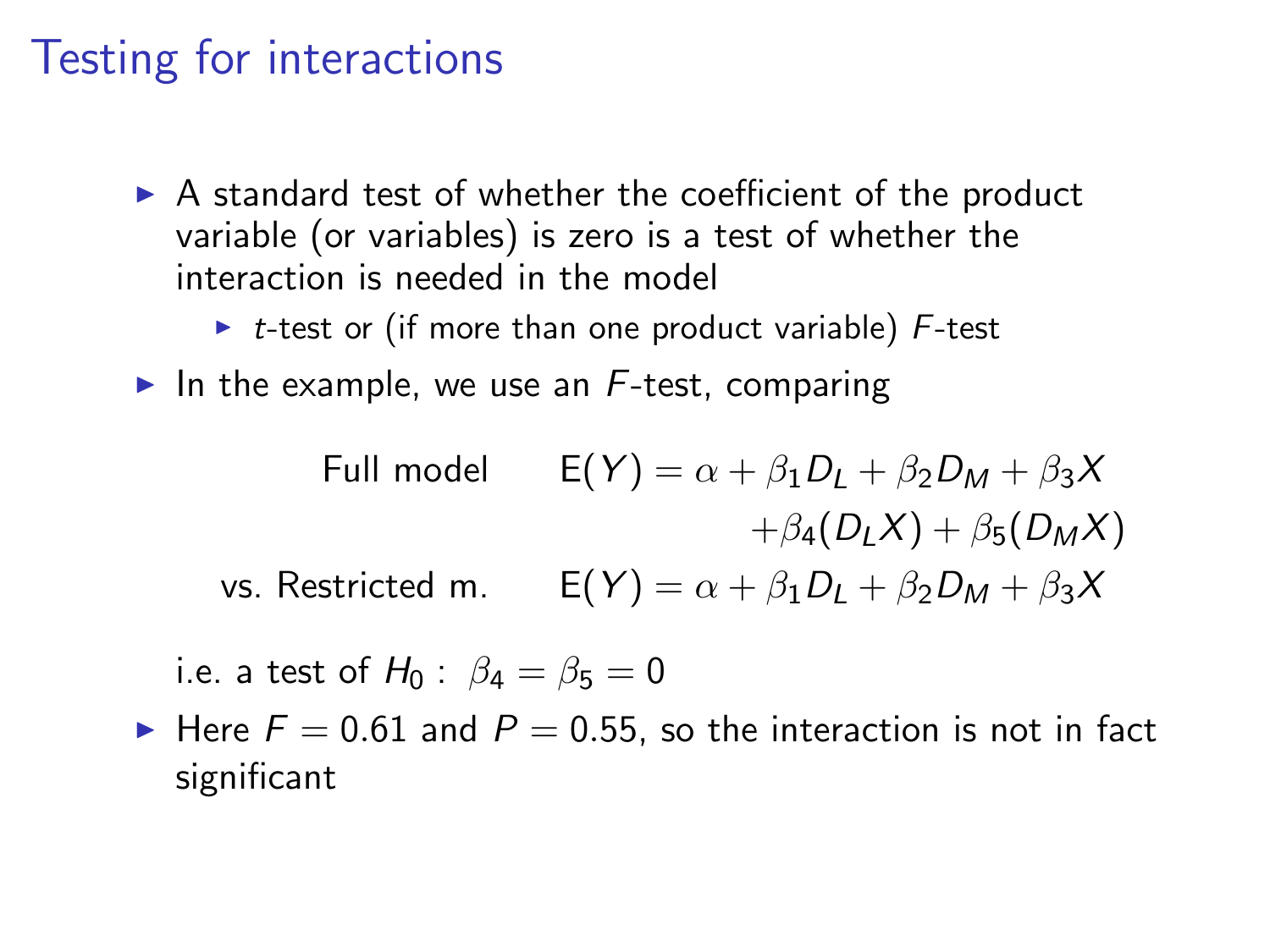#### Interactions between categorical variables

- In the previous example, the interaction was between a continuous variable and a categorical variable
- $\triangleright$  In other cases too, interactions are included as products of variables
	- $\triangleright$  For an example of an interaction between two continuous variables, see S. 4.6.2
- $\triangleright$  An example of interaction between two categorical (here binary) explanatory variables, from HIE data:
	- $\triangleright$  Response variable: blood pressure at exit
	- $\blacktriangleright$  Two binary explanatory variables:
		- $\triangleright$  Being on free health care vs. some other plan
		- Income in the lowest  $20\%$  in the data vs. not
	- $\triangleright$  Other control variables: initial blood pressure, age and sex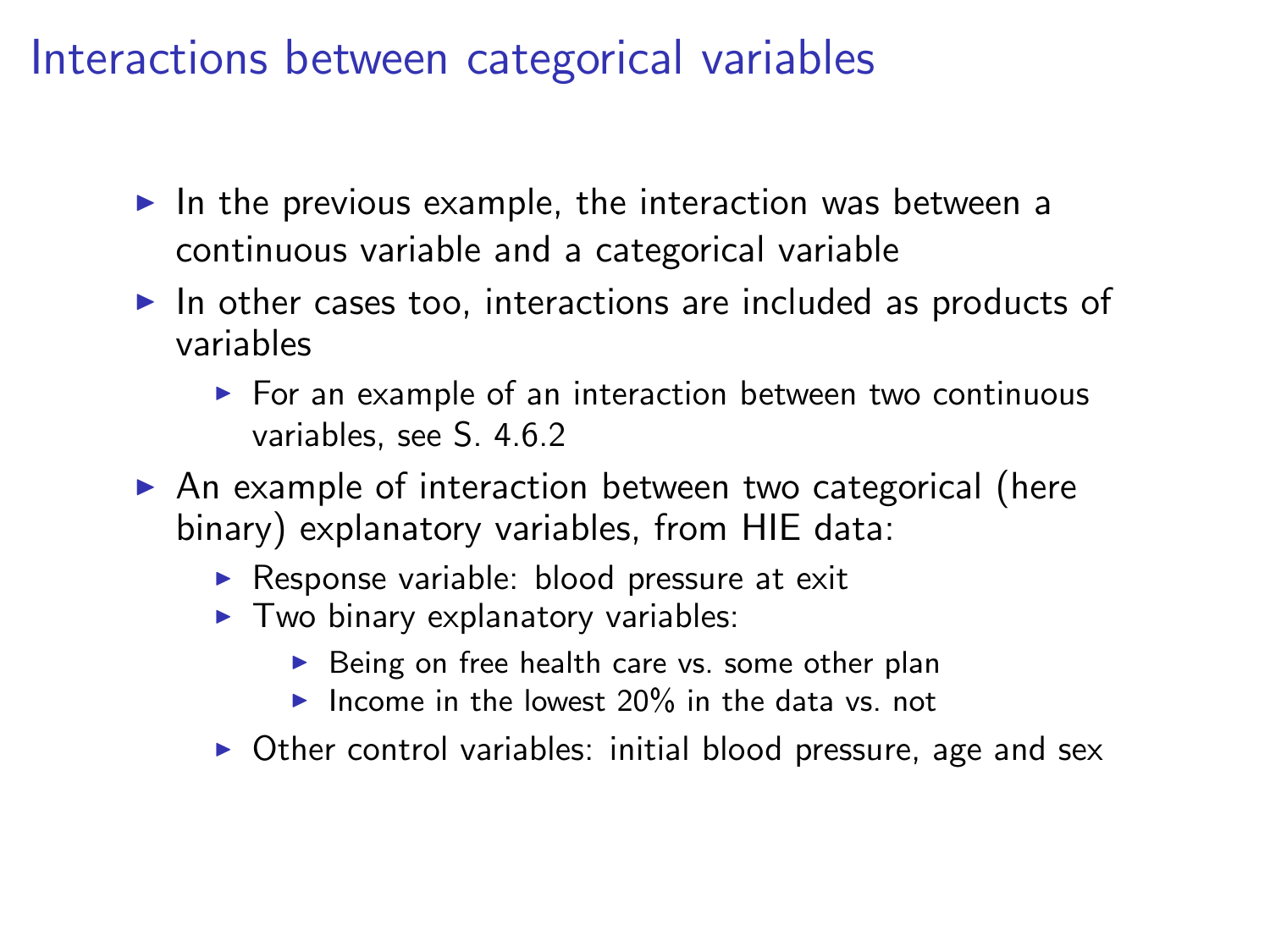## Interactions between categorical variables

| Variable                       | Coefficient |
|--------------------------------|-------------|
| Initial blood pressure         | 0.483       |
| Age                            | 0.260       |
| Sex: Male                      | 3.981       |
| Low income (lowest $20\%$ )    | 2.662       |
| Free health care               | $-1.299$    |
| $Income \times Insurance plan$ | $-1.262$    |
| (Constant)                     | 31.83       |